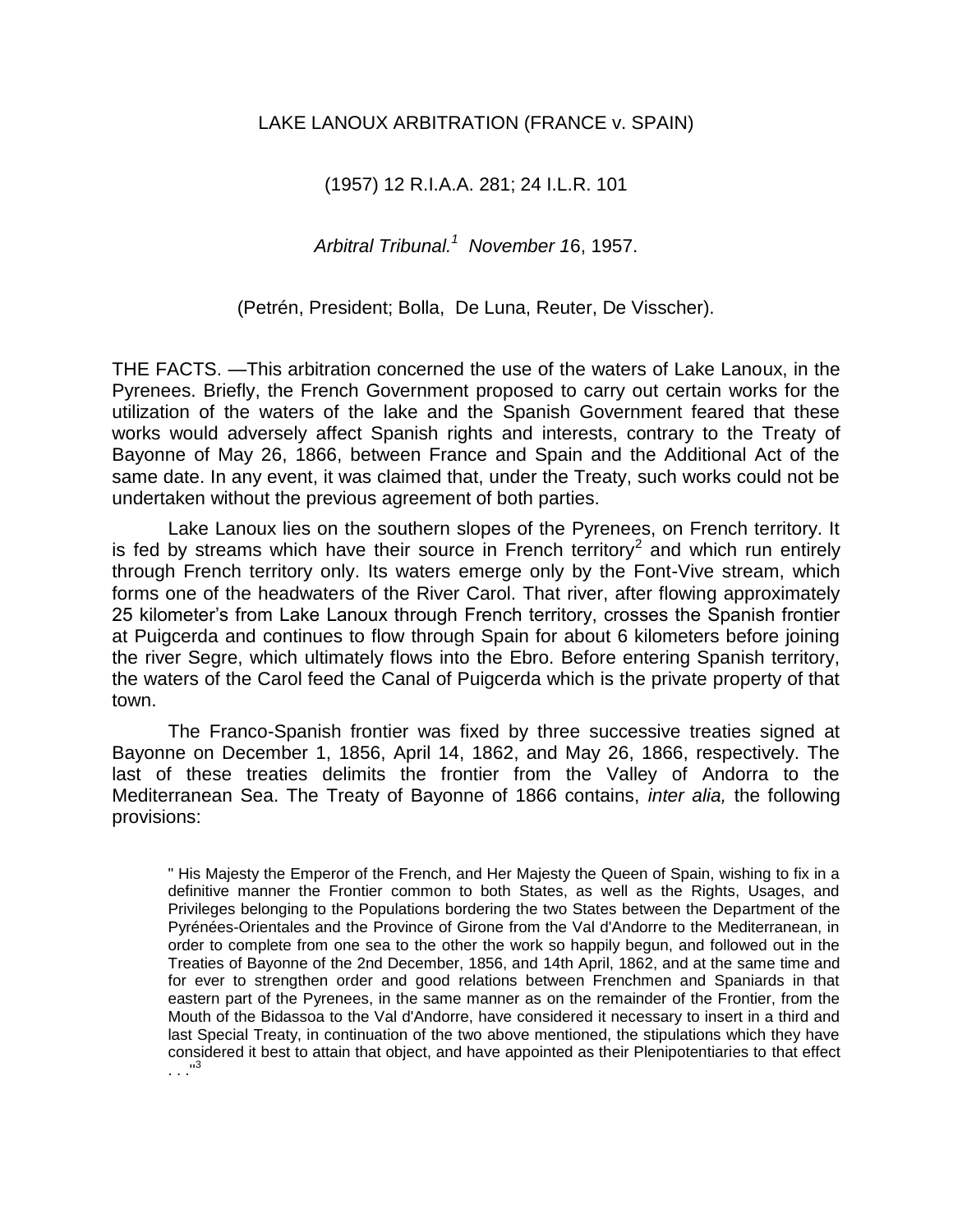The three Treaties of Bayonne were completed by an Additional Act of May 26, 1866, in which, *inter alia,* the following provisions appear:

" The Undersigned, Plenipotentiaries of France and Spain for the International Delimitation of the Pyrenees, duly authorized by their respective Sovereigns, to unite under one Act the Regulations applicable over the whole Frontier in either Country, and relative to the preservation of the Boundary Marks, to Cattle and Pasturage, to Properties divided by the Frontier, and the enjoyment of the Waters common to both, Regulations which, on account of their general character, claim a special place, which they could not find in the Treaties of Bayonne of the 2nd December, 1856, and the 14th April, 1862, nor in that of this day's date, have agreed upon the following articles:  $-$ ...<sup>4</sup>

#### *"Control and Enjoyment of Waters of Common User between the Two Countries"*

*"Article* 8: All standing and flowing waters, whether they are in the private or public domain, are subject to the sovereignty of the State in which they are located, and therefore to that State's legislation, except for the modifications agreed upon between the two Governments.

"Flowing waters change jurisdiction at the moment when they pass from one country to the other, and when the watercourses constitute a boundary, each State exercises its jurisdiction up to the middle of the flow.

*"Article 9:* For watercourses which flow from one Country to the other, or which constitute a boundary, each Government recognizes, subject to the exercise of a right of verification when appropriate, the legality of irrigations, of works and of enjoyment for domestic use currently existing in the other State, by virtue of concession, title or prescription, with the reservation that only that volume of water necessary to satisfy actual needs will be used, that abuses must be eliminated, and that this recognition will in no way injure the respective rights of the Governments to authorize works of public utility, on condition that proper compensation is paid.

*"Article 10:* If, after haring satisfied the actual needs of users recognized on each side respectively as regular, there remains at low tide water available where the frontier is crossed, such water will be shared in advance between the two countries, in proportion to the areas of the irrigable lands belonging to the immediate respective riparian owners, *minus* land already irrigated.

*"Article 11*: When in one of the two States it is proposed to construct works or to grant new concessions which might change the course or the volume of a watercourse of which the lower or opposite part is being used by the riparian owners of the other country, prior notice will be given to the highest administrative authority of the Department or of the Province to which such riparian owners are subject by the corresponding authority in the jurisdiction where such schemes are proposed, so that, if they might threaten the rights of the riparian owners of the adjoining Sovereignty, a claim may be lodged in due time with the competent authorities, and thus the interests that may be involved on both sides will be safeguarded. If the work and concessions are to take place in a *Commune* contiguous to the border, the engineers of the other Country will have the option, upon proper notice given to them reasonably in advance, of agreeing to inspect the site with those in charge of it.

*"Article* 12: The downstream lands are obliged to receive from the higher lands of the neighbouring country the waters which flow naturally therefrom together with what they carry without the hand of man having contributed thereto. There may be constructed neither a dam, nor any obstacle capable of harming the upper riparian owners, to whom it is likewise forbidden to do anything which might increase the burdens attached to the servitude of the downstream lands.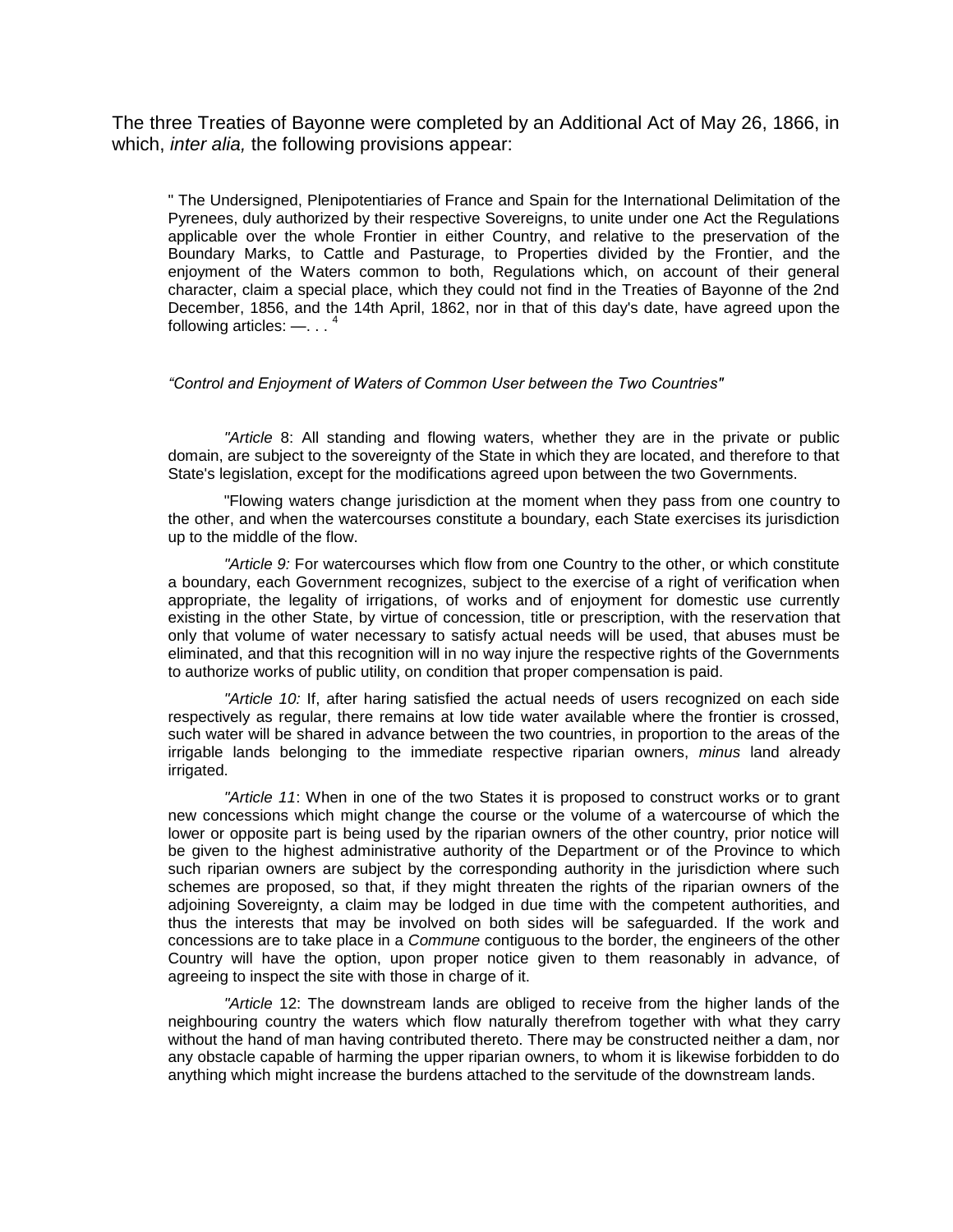*"Article* 13: When watercourses form the frontier, any riparian owner may, on obtaining any authorization necessary under the law of his Country, make on his bank plantations and construct works of repair and of defence, provided that they do not produce any alteration of the flow of water which would harm his neighbors and that they do not encroach on the bed, that is, the land covered by water at ordinary levels.

"As regards the river Raour, which forms the frontier between the territories of Bourg-Madame and Puigcerda, and which, owing to special circumstances, has not any well-defined boundaries, the demarcation of a zone where it shall be forbidden to make plantations or construct works will be proceeded with, taking as a basis what was agreed between the two Governments in 1750 and renewed in 1820, but with the right to introduce modifications, if it can be done without injury to the river system or to adjoining lands, so that, on the execution of the present Additional Act, as little damage as possible is caused to the riparian owners when clearing the bed, which is to be delimited, of the obstacles which they have placed there.

*"Article* 14: If, by falls of earth from the banks, by objects carried down or deposited, or from other natural causes, some deterioration or blockage in the flow of water should result, to the detriment of the riparian owners of the other Country, the individuals affected may apply to the competent jurisdiction for [an order] that repairs and clearance be carried out by whoever may be concerned.

*"Article* 15: When, apart from disputes within the jurisdiction of the ordinary courts, there shall arise between riparian owners of different nationality difficulties or subjects of complaint regarding the use of water, the persons concerned shall each apply to their respective authorities, so that '-he latter] shall agree between themselves to resolve the dispute, if it is within their jurisdiction, and in case of lack of jurisdiction or failure to agree, as also in a case where the persons concerned will not accept the decision given, then recourse shall be had to the higher administrative authority of the Department and the Province.

*"Article 16:* The highest administrative authorities of the bordering Departments and Provinces will act in concert in the exercise of their right to make regulations for the general interest and to interpret or modify their regulations whenever the respective interests are at stake, and in case they cannot reach agreement, the dispute shall be submitted to the two Governments.

*"Article1*7: The Prefects and the Civil Governors on both sides of the frontier may, if they deem it expedient, establish in concert, with the approval of their Governments, elected syndicates formed equally of French and Spanish riparian owners, to supervise the carrying out of the regulations and to bring offenders before the competent courts.

*Article1*8: An international Commission of engineers shall ascertain, where it deems useful, on the frontier of the Department of Pyrenees-Orientales with the Province of Girona, and at all points on the frontier where there may be occasion, the present use of water in the respective frontier and, if necessary, other, communes, whether for irrigation, for factories or for domestic use, so as to allocate in each case only the necessary quantity of water, and to remove abuses; it will determine, for each watercourse, at low water and where it crosses the frontier, the volume of water available and the area of irrigable land belonging to the nearby respective riparian owners which have not yet been irrigated; it will proceed to the operations concerning the Raour indicated in Article 13; it will propose measures and precautions requisite for ensuring on either side the due execution – of the regulations and for avoiding, so far as possible, all strife among the respective riparian owners; finally, if mixed syndicates are established, it will examine what is to be the extent of their competence.

*Article1*9: As soon as the present Act has been ratified, the Commission of Engineers mentioned in Article 18 may be nominated so that it may proceed immediately to its work, commencing with the Raour and the Vanera, where it is most urgent.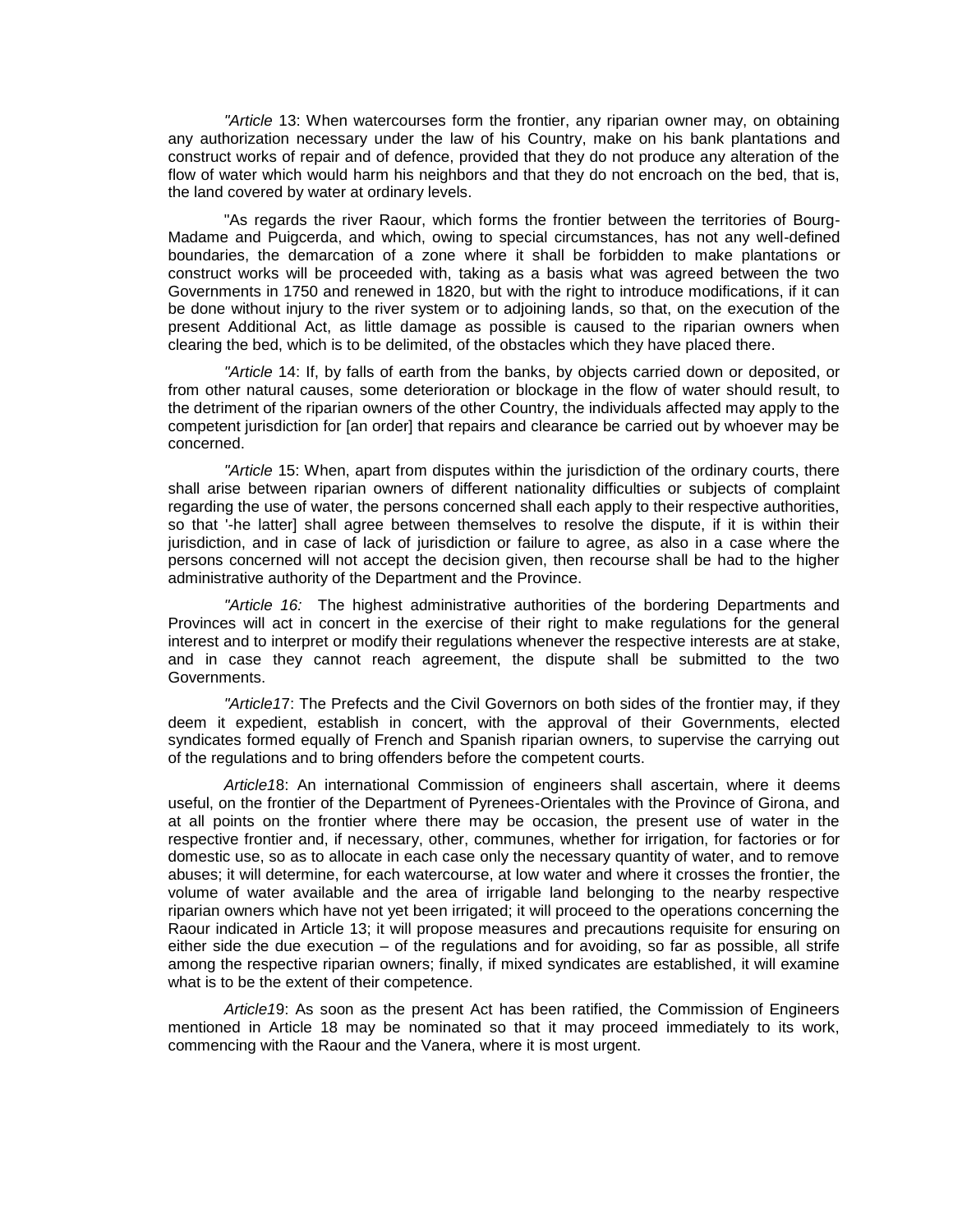Three further additional Conventions were attached to the Treaties of Bayonne: the first was designed to ensure the execution of the Treaty of December 1, 1856, the second that of April 14, 1862, and the third, entitled " Final Act of the Delimitation of the International Frontier of the Pyrenees", was to ensure the execution of the Treaty of May 26, 1866, and the Additional Act of the same date. In the Final Act w ere contained various regulations, drawn up under Article 18 of the Additional Act, concerning the use of certain waters. None of these regulations, however, concerns the Carol; nor does it appear that at any subsequent time the waters of that riser were made the subject of any such regulations.

On the other hand, the question of the use of the waters of Lake Lanoux was, on several occasions after 1917, the subject of exchanges of view between the French and Spanish Governments. Thus, when in 1917 the French authorities had a scheme for disserting the waters of Lake Lanoux towards the Ariege and thence towards the Atlantic, the Spanish Government intimated to the French Government that such a scheme would affect Spanish interests and requested that the scheme would not be carried out without previous notice to the Spanish Government and agreement between the two Governments. One effect of this action was that on January 31, 1918, the French Ministry of Foreign Affairs informed the Spanish Ambassador in Paris that the French Minister of Public Works would take no decision concerning the deviation of the waters of Lake Lanoux; towards the Ariege without previously notifying the Spanish authorities. In reply, the Spanish Government intimated, on March 13, 1818, that it regarded the scrupulous maintenance of the *status quo* as being guaranteed until such time as the French Government should think fit to adopt definitively a plan modifying the current state of affairs, when an amicable and equitable accord should be arrived at between the interested parties acting in conformity with the provisions concerted by the two States.

As schemes for diverting the waters of Lake Lanoux continued to be studied by the French authorities, the Spanish Government, in a communication dated January 15, 1920, to the French Ministry of Foreign Affairs recalled their desire to be consulted and requested that steps be taken to appoint an international commission which, in accordance with the provisions of existing treaties, would examine question in the name of the two Governments and would reach accord on the works to be undertaken so as to safeguard both the French and the Spanish interests involved. As a result of this *démarche,* the French Ministry of Foreign Affairs on February 29, 1920, communicated to the Spanish Ambassador in Paris the fact that the French Government were entirely in agreement with the Spanish Government in considering that the question of the diversion of the waters of Lanoux could be definitively resolved only with the agreement of the Spanish Government. At the same time the Ministry indicated that the studies then being pursued were not yet completed so that the French Government was not vet able to lay definite proposals before the Spanish Government.

The following years saw a series of exchanges of view regarding the constitution of the International Commission and the task to be confided to it; the French Government wishing to restrict the commission's mandate to taking note of representations made by Spanish users and ascertaining whether they were wellfounded,<sup>5</sup> while, in the opinion of the Spanish Government, the Commission should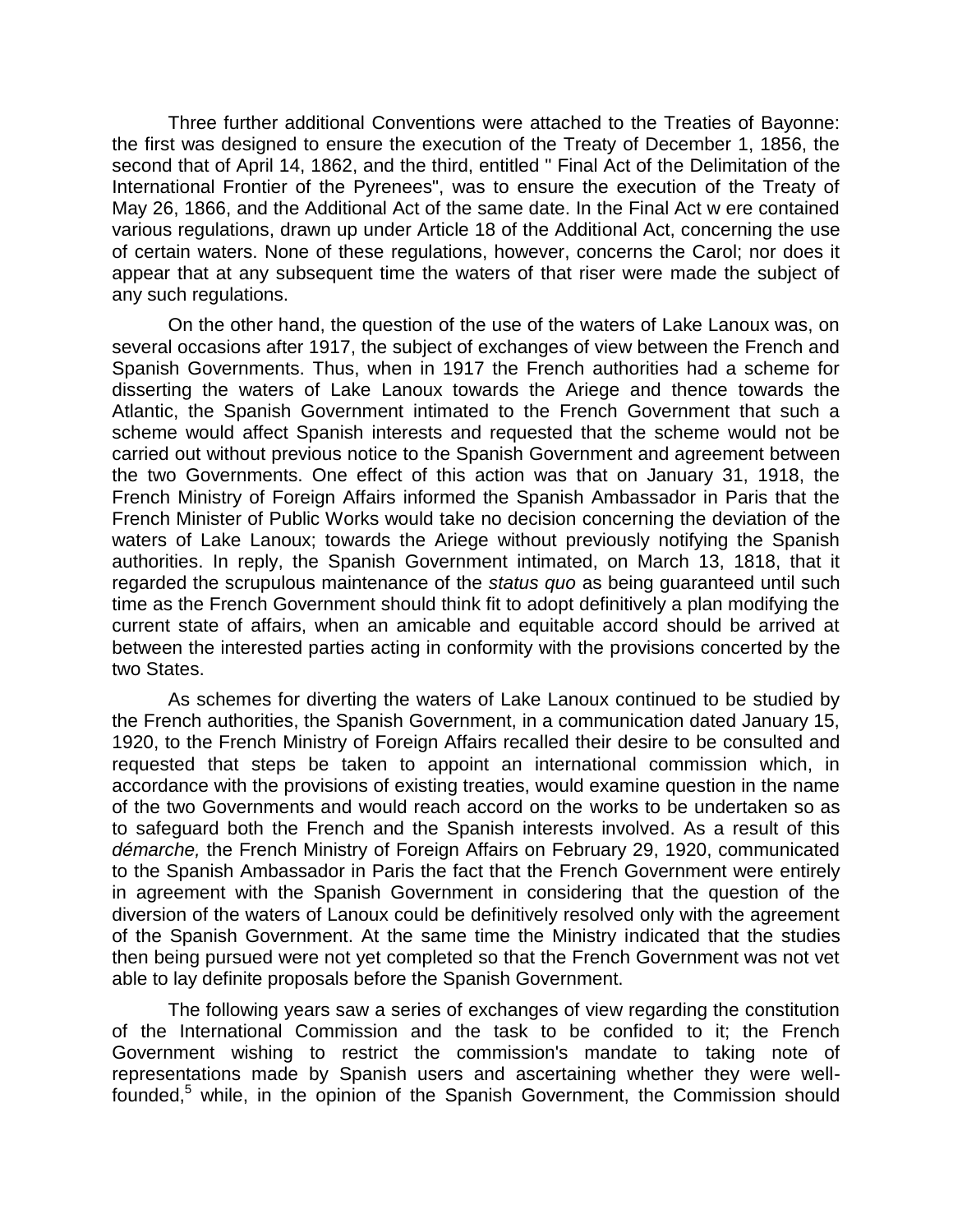have the power to deal with all other questions concerning the scheme which the respective delegations might deem it necessary to examine. In the meantime, the French Government intimated on January 17, 1930, that new schemes for the utilization of the waters of Lake Lanoux had taken the place of those previously studied and that these new schemes not having been sufficiently examined by the technical services of the French administration, it was not possible to supply the Spanish Government with particulars concerning the new schemes as had been requested. The world situation subsequently stopped the negotiations concerning Lake Lanoux, which were not recommenced until 1949.

The negotiations recommenced on the occasion of a meeting on February 3, 1949, at Madrid, of the International Commission for the Pyrenees, which had been created by an Exchange of Notes, dated May 30 and July 19, 1875, between the French and Spanish Governments. At that meeting, the French delegation raised anew the question of the utilization of the waters of Lake Lanoux and proposed the setting up of a mixed commission of engineers with instructions to study the question and make a report to the two Governments. That proposal was accepted by the Spanish delegation. It was also agreed, according to the *procès verbal* of the meeting, that the existing state of affairs should not be modified until the two Governments agreed to decide otherwise. The Commission of Engineers met on August 29 and 30 at Gerona, when the French delegation explained that the French Government had before it several schemes for the utilization of the waters of Lake Lanoux and had not yet come to any decision but that the procedure laid down by Article 11 of the Additional Act would be put into operation as soon as the Government had made its choice. The meeting at Gerona, therefore, had no result as regards Lake Lanoux.

On September 21, 1950, Electricité de France applied to the French Ministry for Industry for a concession, based on a scheme involving the diversion of the waters of Lake Lanoux towards the River Ariège. The waters so diverted u ere to be completely returned into the River Carol by means of a tunnel leading from the upper courses of the Ariège at a point on the Carol above the outlet to the Puigcerda Canal. The French Government, however, while accepting the principle that waters drawn off should be returned, regarded itself as bound only to return a quantity of water corresponding to the actual needs of the Spanish users. Consequently, and without any recourse to the Mixed Commission of Engineers, the Prefect of Pyrenees Orientales, by a letter dated May 26, 1953, intimated to the Governor of the Province of Gerona that France was going to proceed to develop Lake Lanoux by diverting its waters towards the Ariege but that a certain limited flow of water corresponding to the actual needs of the Spanish frontagers would be assured at the level of the outlet to the Puigcerda Canal and that the Spanish Government was invited to formulate the compensation to which these public utility works would give a right under Article g of the Additional Act. The reply of the Spanish Government was to request, on June 18, 1953, that the work on Lake Lanoux should not be undertaken until after a meeting of the Mixed Commission of Engineers. The French Government replied, by a Note dated June 27, 1953, that even though the Additional Act did not provide that works likely to affect the system of the waters should be suspended at the request of the other party—it would willingly give an assurance that nothing had yet been undertaken or was about to be undertaken in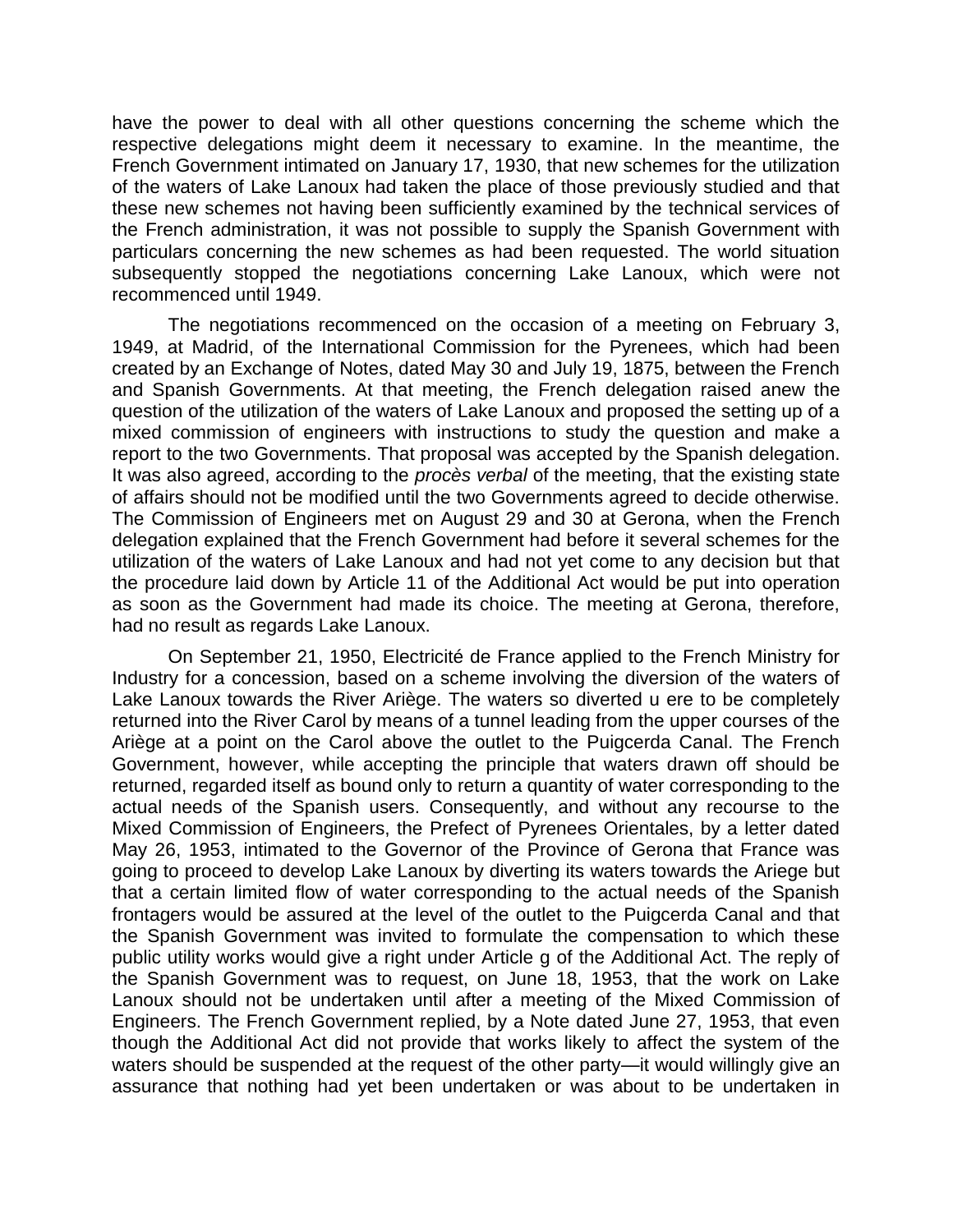connection with Lake Lanoux. Moreover, the French Government agreed to a meeting of the Mixed Commission of Engineers.

In the meantime, the French Government had begun to review its position regarding the quantity of water which was to be restored -to the Carol and decided to accept the proposal of "integral restitution" which Electricité de France had put forward when applying for the concession. Consequently, the Prefect of the Department of Pyrénées Orientales, by letter dated January 21, 1954, communicated to the Governor of Gerona the technical papers relating to this proposal. In that letter it was intimated that the scheme would involve no change in the waters system on the Spanish slope of the Pyrenees, seeing that the whole of the water diverted towards the Ariege would be restored to the Carol. Since, then, the present state of affairs would not have to be modified, the obligations undertaking at the meeting of the Commission of the Pyrenees at Madrid on February 3, 1949, would be respected.

As a result of the communication thus made to the Governor of the Province of Gerona, the Spanish Government by a Note dated April 9, 1954, drew attention to the serious prejudice which the work envisaged would cause, in his opinion, to the Spanish part of the Cerdagne Valley and requested a meeting of the Mixed Commission of Engineers. In its reply, dated July 18, 1954, the French Government emphasized the difference between the schemes which were studied in 1949 and 1953 and which provided for a partial restitution only of the water, and the scheme most recently adopted, which provided that the water should be restored in its entirety to the Carol before entering Spanish territory. In the former case, the French authorities were, under Article 11 of the Additional Act, obliged to inform the Spanish authorities about the proposed work—this was in order to determine the compensation which would eventually have to be paid. It was in this spirit that the communication of May 26, 1953, from the Prefect of Pyrénées Orientales to the Governor of Gerona and the French Government's Note of June 27, 1953, had been written. Thus, the latter had been limited to giving an assurance that nothing had yet been, or was about to be, undertaken with regard to Lake Lanoux and it did not postpone the beginning of the works to the results of the work of the Mixed Commission of Engineers. On the contrary, as regards the later French scheme, the Spanish riparian owners ought not to suffer any prejudice, seeing that, on Spanish territory neither the flow nor the system nor the course of the Carol would be modified. Article 11 of the Additional Act was therefore not applicable and the French authorities were in no way bound to make the beginning of the works depend on the meeting of the Mixed Commission of Engineers. Nevertheless, the French Government, in the hope of mutual understanding and co-operation, raised no objection to the meeting of that Commission for the study in detail of the restitution of the water of the Carol, it being understood that the question of principle was not to be debated.

The meeting of the Mixed Commission of Engineers took place at Perpignan on August 4, 1955, without achieving any result. The question of the development of Lake Lanoux was then raised again at the next meeting of the International Commission for the Pyrenees which was held at Paris from November 3 to 14, 1955. On that occasion, the French scheme which had been communicated to the Governor of Gerona on January 21, 1954, was the subject of an exchange of views in the course of which the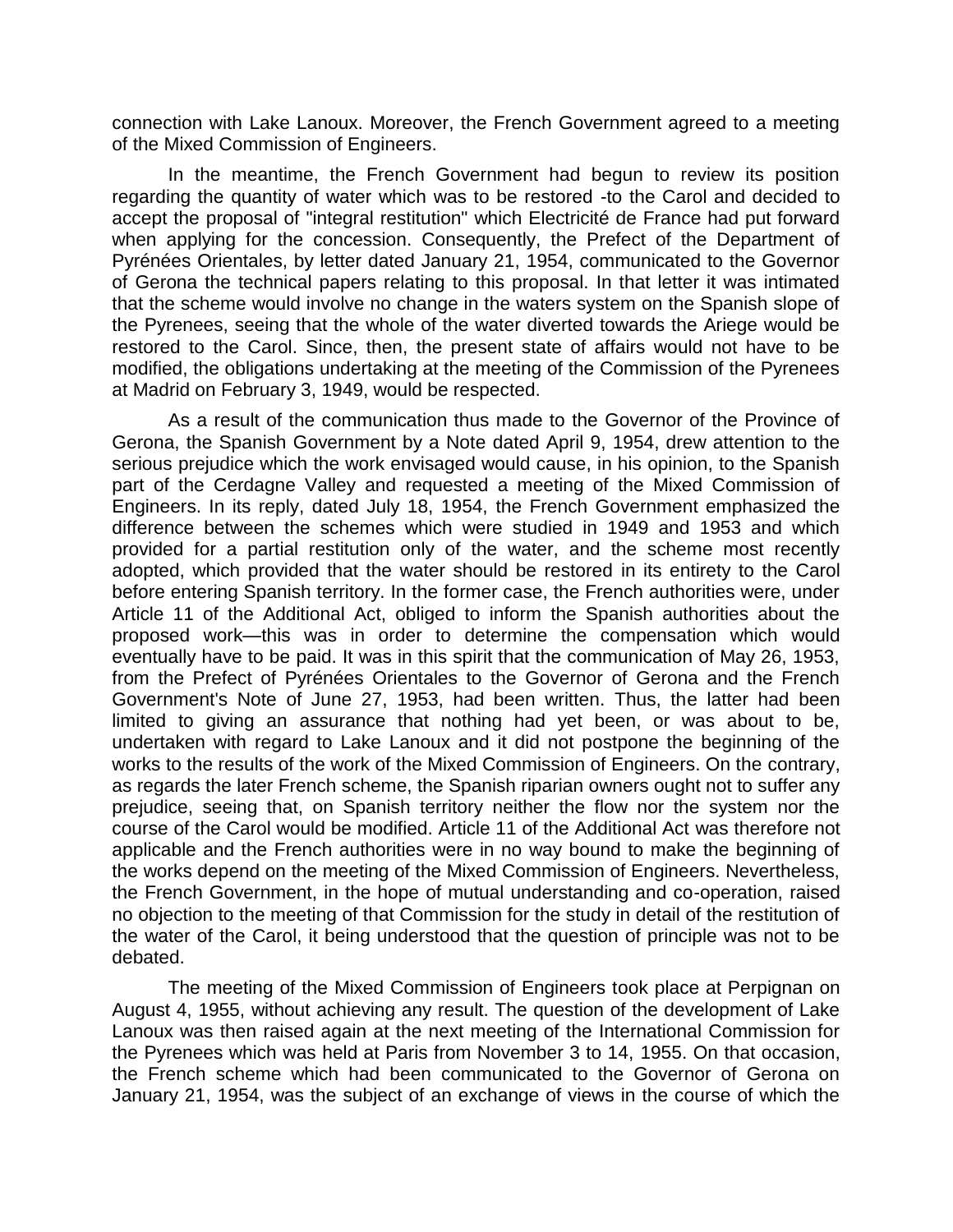French delegation formulated a certain number of proposals linking the execution of the projected works with guarantees for the interests of Spanish riparian owners. As it was not found possible to arrive at any agreement, the Commission decided, in accepting a French proposition to this effect, that there should be set up a special mixed commission, entrusted with the task of drawing up a proposal for the utilization of the water of Lake Lanoux, which would be submitted to the two Governments. The French delegation made it clear however, that if the new Commission had not reached a conclusion by the end of three months from November 14, 1955, the French authorities would resume freedom of action within the limits of their rights.

The Special Mixed Commission met at Madrid from December 12 to 17, 1955. The French delegation produced details of a scheme which corresponded in substance to the scheme communicated to the Governor of Gerona on January 21, 1954, and to the French proposals put forward at the meeting of the International Commission for the Pyrenees in November 1955. The French development scheme for Lake Lanoux comprised, in essence, the following features: Without modifying the springs and the system of streams then feeding the lake, the latter would be transformed, in particular by the formation of a dam, so as to enable it to accumulate a quantity of water which would increase its capacity from 17 to 70 million cubic metres. The waters of the lake, which run naturally by a tributary stream of the Carol and thence flow towards Spain, would normally cease to follow that course. They could be used to produce electric energy by a diversion which would lead them towards the Ariege, a tributary of the Garonne. Those waters would then go on to lose themselves in the Atlantic Ocean and not, as previously, in the Mediterranean. In order to compensate for this prior abstraction of the waters feeding the Carol, an underground replacement tunnel would lead a part of the waters of the Ariege to the Carol, to which those waters would be restored in French territory upstream from the intake of the Canal of Puigcerda.

This scheme, then, envisaged the construction of a large reservoir at the very favourable site of Lake Lanoux, to utilize the waters accumulated there after falling a considerable distance and to restore to the Carol, by drawing it from the Ariège, a quantity of water assail to that which is brought to Lake Lanoux by springs and the natural system of streams. The amount of water received by Lake Ianoux is determined by a simple method: the volume of water in -the lake is measured periodically—in principle every week—in order to determine its increase; to that volume is then added the quantity of water used in the fall and restored after passing through a turbine to the Ariège; and the volume of water artificially pumped back into the lake, in order to make use of the electric power at times when there is no more profitable employment for it, is deducted. Thus the amount brought into the lake from natural sources over a given period is obtained. It is simple to deduce from it the average hourly flow of restoration which ought to be effected by the canal which diverts a part of the waters of the Ariege towards the Carol. This method of calculation is capable of introducing into the water system of the Carol a certain modification which depends on the length of the period chosen. In effect, it introduces at the outset a displacement of time: the volume of the restitution is over a period a function of the quantity received from natural sources during the immediately preceding period. On the other hand, the restitution is effected according to the average of the quantity of water received which excludes errors in relation to that average during the same period. In any event, there is nothing to prevent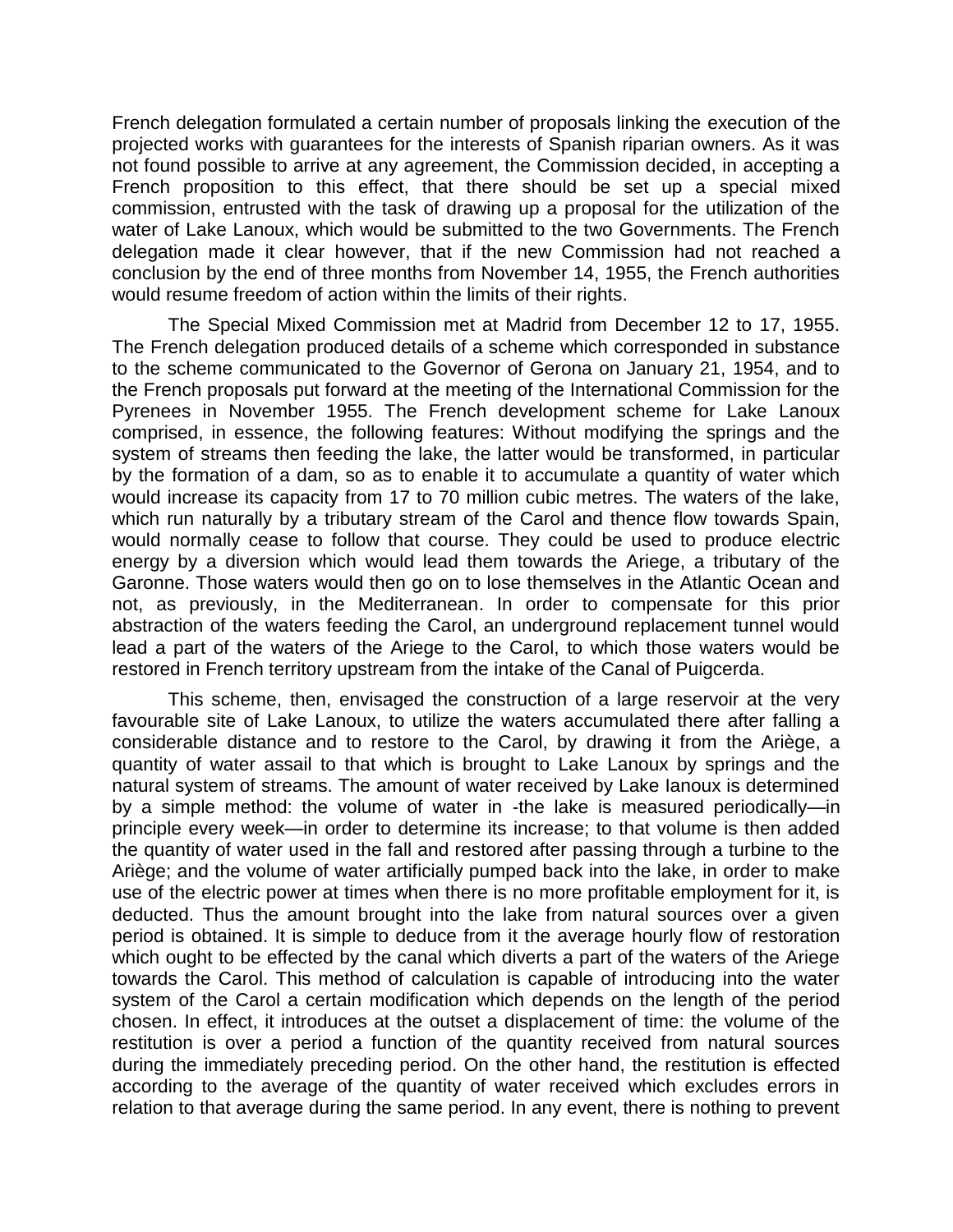the taking of very short periods of reference—one week, a few days, one day, or even less—in such a way that the systemic difference between the amount restored and the natural gains loses all practical significance as a function of the river system. In order to assure a restoration of water equivalent to that brought from natural sources, even in the event of technical difficulties preventing the restitution from the Ariege taking place by the tunnel intended for that purpose, a double set of cocks would permit the restoration being assured out of the waters of Lake Lanoux itself, which would thus resume for a time their present course.

The French scheme included, besides these two guarantees of a technical nature, two other guarantees and one advantage. There would be a mixed Franco-Spanish Commission, with both sides equally represented, to ensure the control of the works as well as the regularity of the restoration of water; one member of the Spanish Consulate at Toulouse, enjoying the immunities and privileges laid down in the Franco-Spanish Convention of January 7, 1862, would have access to any of the projected installations; and the volume of water restored, without ever being less than the actual amount received, would be fixed at an annual minimum of 20,000,000 cubic metres.

The Spanish delegation, however, maintained its basic opposition to any diversion of the waters of Lake Lanoux, and the meeting of the Special Mixed Commission in December 1955 was without result. It was nevertheless agreed that a further meeting of the Commission should take place at Paris, and the Commission in fact met on March 2, 1956. In the course of this meeting, the French delegation intimated that they could offer certain additional modalities and guarantees to further the interests of certain Spanish riparian answers beyond those already included in the French project. The Spanish delegation, on the other hand, presented a counter-project for the utilization of the waters of Lake Lanoux without diverting them from the course of the Canal. The points of view of the two delegations could not be reconciled, and the Commission, not having been able to reach agreement, decided, on March 6, 1956, to terminate its work and report to the two Governments.

Subsequently to the declaration of the French delegation at the meeting of the International Commission for the Pyrenees in November 1955, the French Government, by a Note dated March 21, 1956, informed the Spanish Government of its determination thenceforth to assume freedom of action within the limits of their rights. In consequence, the work of developing the waters of Lake Lanoux—which had been declared works of public utility by a Decree of October 20, 1954, but had so far consisted in no more than the construction of a road and the installation of a *t*é*l*é*ph*é*rique*—was recommenced on April 3, 1956. Since that date, the work had by the date of the present judgment been largely completed without, however, involving any diversion of the waters flowing out of Lake Lanoux.

The Spanish Government asked the Tribunal to declare that the French Government should not execute works for the utilization of the waters of Lake Lanoux in accordance with the modalities and guarantees provided in the Electricité de France project, for if no agreement were previously arrived at between the two Governments on the problem of dealing with the said waters, the French Government would be committing a breach of the relevant provisions of the Treaty of Bayonne of May 26, 1866, and the Additional Act of the same date.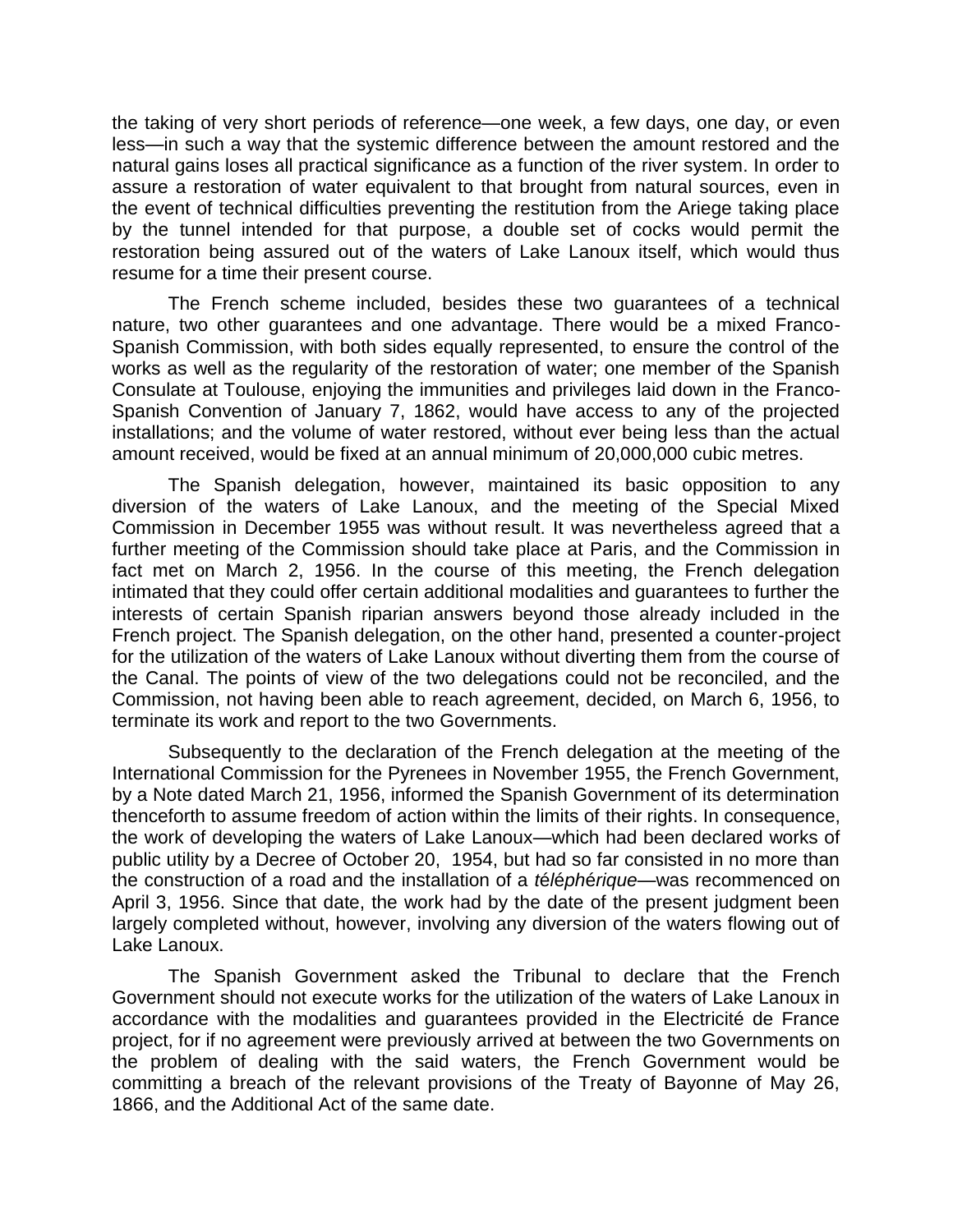The French Government asked the Tribunal to declare that it was correct in maintaining that in carrying out, without an agreement previously arrived at between the two Governments, works for the utilization of the waters of Lake Lanoux on the conditions laid down in the French project and proposals mentioned in the *Compromis*  (Arbitration Agreement) of November 19, 1956, it was not committing a breach of the Treaty of Bayonne of May 26, 1866, and the Additional Act of the same date.

The French Memorial summarizes the principles to be derived from the authorities as follows: "As far as this litigation is concerned, the following topics may be particularly borne in mind: the sovereignty in its own territory of a State desirous of carrying out hydro-electric developments; the correlative duty not to injure the interests of a neighbouring State; the convenience of informing a neighbouring State of contemplated projects, of discussing them with it, If need be; the opportunity of seeking an agreement, including, if appropriate, guarantees of execution; but, if the interests of the latter State do not suffer serious prejudice, no duty to obtain its consent before undertaking the work."

The Spanish Memorial, at pp. 61-78, states that the examination of treaties regulating the rights of co-riparians is a proper method of inquiry into the conception of general international river law held by States in general, since in many cases treaties contain applications of general principles to specific circumstances. A number of bilateral and multilateral treaties are then analyzed in the Memorial to show that coriparians have often undertaken to refrain from making changes in the existing régime of international rivers without first securing the consent of interested co- riparians.

The decisions of the German, Swiss and American federal courts are reviewed in the Memorial to indicate that the principle that no substantial change can be brought about by one riparian without the consent of co-riparians is supported in the available opinions of courts having to decide questions analogous to those arising from the use of international rivers.

More than thirty publicists are listed in the Memorial as supporting the view that a prior agreement is mandatory before a riparian may effect a substantial change in the régime of the Maters of international rivers and lakes. It is recognized by the Spanish Government that different authors justify their views on the basis of different theories, but the conclusion is reached that they all agree on the basic proposition that international law, apart from treaty, sanctions not only the equality of rights of coriparians, but also the necessity of prior agreement among co-riparians, whenever a substantial alteration of the system of the waters is contemplated.

The principal arguments put forward by the parties were as follows:

*On behalf of Spain. "* (1) The Electricité de France scheme affects the whole of the water system and the flow of the waters coming from Lake Lanoux and passing through the Carol, because both are clearly predetermined by any modification of the physical causes which determine the flow of those waters along the bed of that river.

"(2) The Electricité de France scheme is based on the diversion of the waters of the basin of the Carol, which flow via the Sègre and the Ebro into the Mediterranean, to carry them into the Ariège the waters of which join the Garonne and flow into the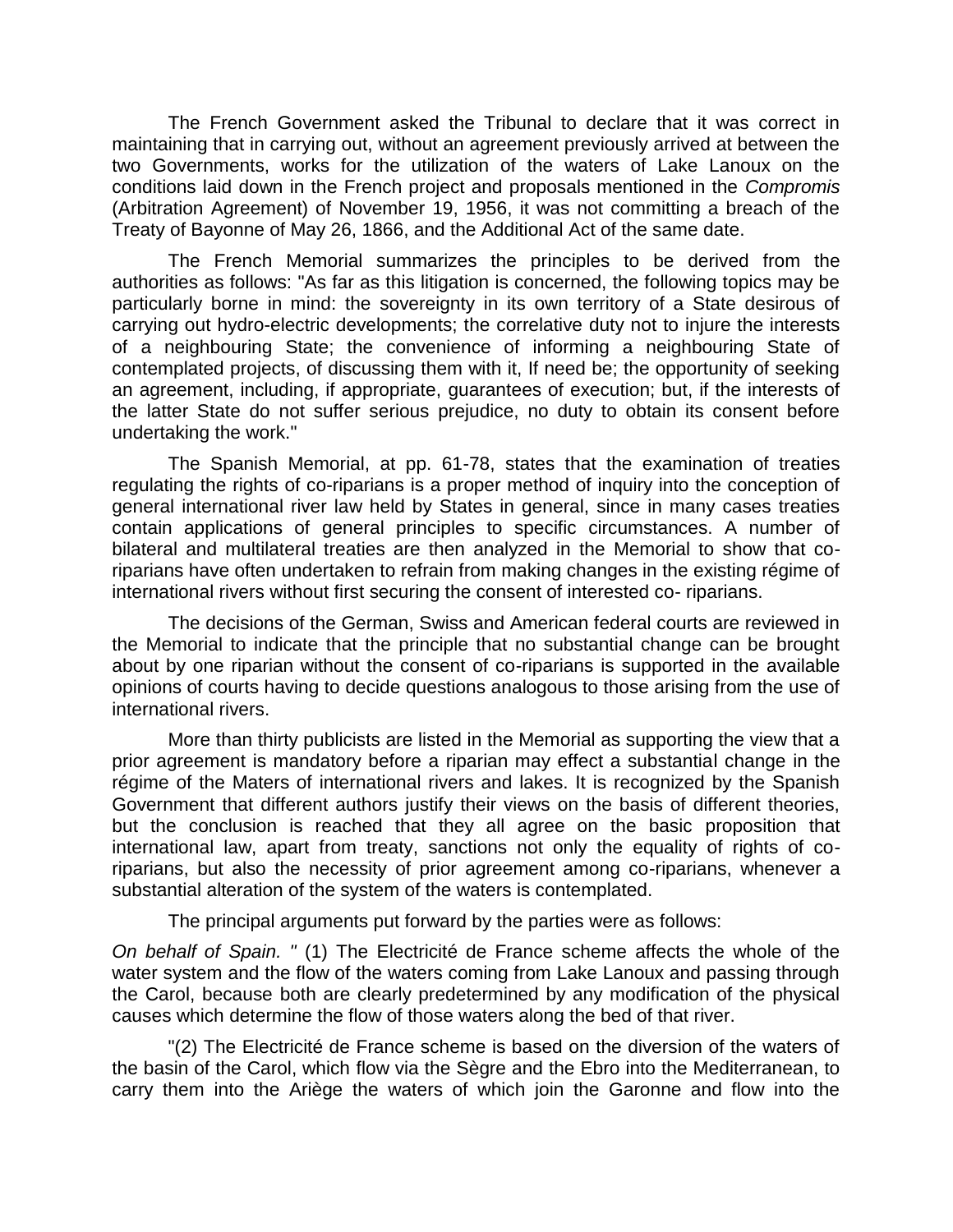Atlantic. This abstraction of water would produce a modification of the physical features of the hydrographic basin of the Carol, because it would radically alter its structure from its source onwards by the effect of the total removal of the volume of water which now flows along its natural course.

"(3) The restoration of the equivalent of the abstracted water, as it is projected in the Electricité de France scheme, implies that the water would no longer flow naturally in its own course, the physical cause of its present flowing being supplanted and replaced by the will of one country only, as much in the abstraction of the waters of Lake Lanoux as in the restoration of an eventual equivalent previously taken from the Ariège. This unilateral modification of the physical cause of the present flow of the Carol and the substitution for its hydraulic substance of another, of differing provenance, would transform the waters of the river basin which are common by nature into waters for the predominant use of one country, thus establishing a physical predominance which does not today exist, as is shown by the fact that the water flows today according to physical [natural] laws, whereas after the scheme has been completed its eventual equivalent will be restored solely by the work of the human will which abstracted it.

"(4) The technical possibility of restoring the equivalent of the waters abstracted, according to the Electricité de France scheme, will not lessen in any way the profound transformation which the basin of the River Carol will undergo in its physical structure as a result of human interference with the flow of waters which hitherto have run naturally. The restoration of the equivalent mentioned will do no more than lessen the consequences of that transformation, but it would not reduce the effectiveness of the physical superiority acquired by one of the parties, once the scheme has been carried out; and that superiority will not be diminished by a juridical system based on a unilateral conception, contrary to the system of community which is sanctioned by the Act.

"(5) The guarantees and the alleged advantages comprised in the Electricité de France scheme (the creation of a Spanish-French Commission to control the construction of the restoration arrangements; the nomination of a Spanish engineer, enjoying consular status, who would then inspect their operation; increased availability of water at the irrigation season; and the creation in Lake Lanoux of a reserve for use in Spain) are not in themselves sufficient to permit the juridical establishment of the system of community destroyed by the unilateral realization of the said scheme.

"(6) The nature of the Electricité de France scheme, and the effects which must result from its execution, prove that the appropriate works are of a kind which require the agreement of the two Governments prior to their execution, as appears from the provisions Of Article 11 read with Articles 12,15 and 16 of the Act of May 26, 1866—a point of view which the French Government itself took in regard to the hydraulic scheme known as the ' Ojo de Toro ' in the Val d'Aran.

"(7) Consequently, the execution, without the prior agreement Of the two Governments, of the Electriciteé de France scheme will involve, on the part of the French Government, a breach of Articles 11, 12, 15 and 16 of the Act of 1866, in destroying the system of community established by that international instrument and the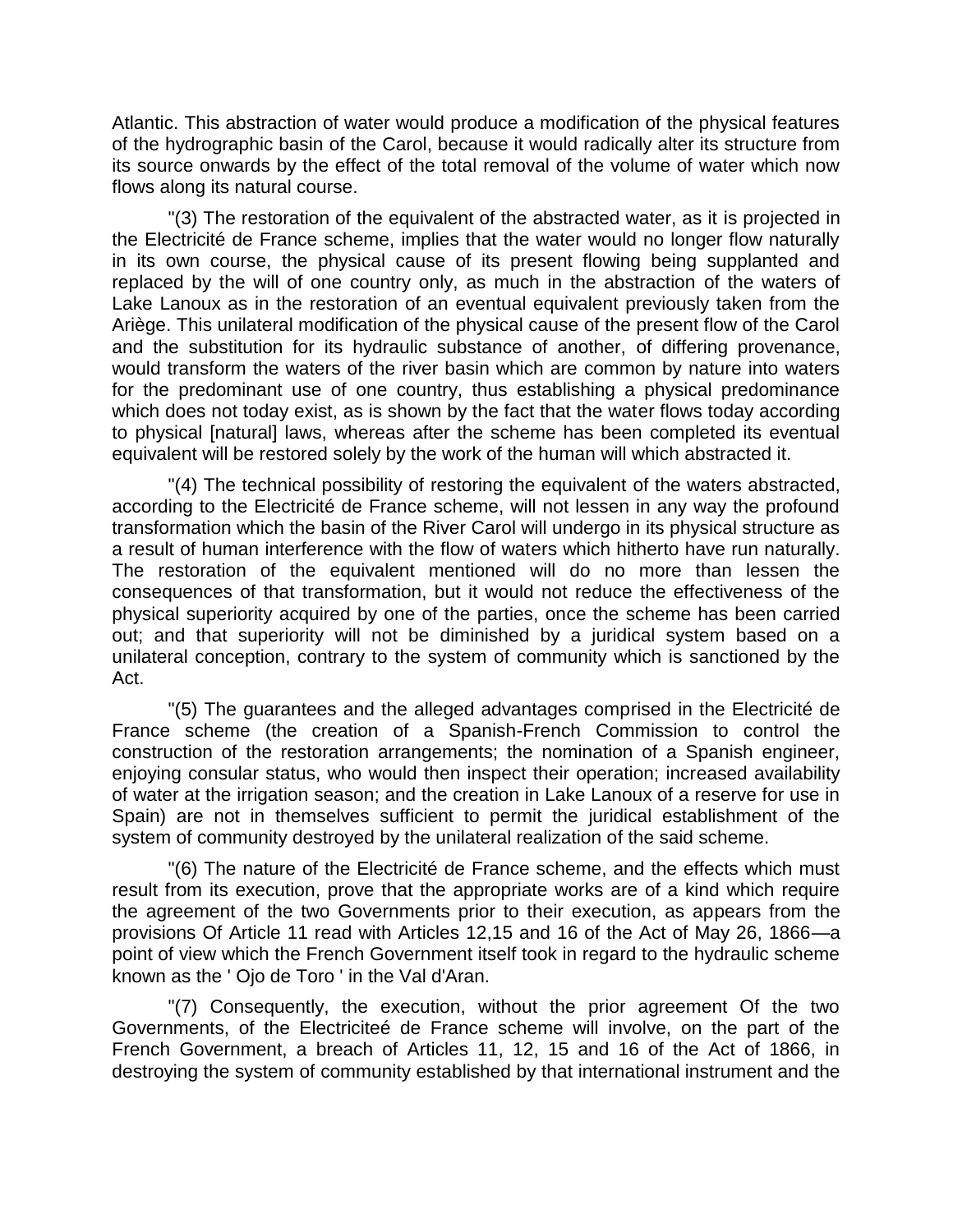Demarcation Treaties to which it is complementary—a system which is respected by the Spanish scheme in its appraisal of the interests of France and Spain."

*On behalf of France. "*(1) The Treaty of Bayonne of May 26, 1866, and the Additional Act of the same date did not have as their object the ' freezing ' in perpetuity of the natural conditions existing at the time; they confined themselves, in this matter, to laying down rules according to which, should occasion arise, those conditions should be modified.

"(2) The sovereignty of each of the two States on its own territory remains untouched, subject only to the restrictions contained in international instruments in force between them.

"(3) In particular, their right to undertake works of public utility is expressly confirmed.

"(4) The ability of one State to proceed with such works is not made subject to the prior consent of the other State by answer of the provisions of the Acts above cited, and especially not by Article 11 or Article 16 of the Additional Act. The Spanish Government itself so adjudged when, not only without seeking assent but also without consulting the French Government, it authorized the works at Val d'Aran.

"(5) The French Government has observed the rules of procedure designed to preserve, in such matters, all the rights and interests in question.

"(6) The French scheme, with the guarantees and modalities with which it is furnished, will safeguard completely the rights and interests of Spain, whose independence it will not compromise in any way.

"(7) French rights and interests would, on the other hand, be seriously harmed if this scheme were not carried out or even if it were replaced by the Spanish scheme, the economic value of which would be substantially less.

"(8) The French scheme, as it has been conceived, presented and guaranteed, therefore complies fully with the conditions required for its valid execution by the provisions of the Conventions in force between the two States, even in the absence of the consent—which it was not obligatory to obtain ~f the Spanish Government."

## *In reply on behalf of Spain,* it was contended:

"(1) The Treaty of Bayonne of May 26, 1866, and the Additional Act of the same date did not intend to crystallize in perpetuity the conditions existing at the time [of their signature]; they were limited to laying down rules in the matter, rules according to which those conditions can he modified. But those rules were conceived and drawn up in a spirit of friendship, of reciprocal confidence, and with a idea of necessary mutual accord, which inform the whole system of ' community of pasture ' which is latent in the Treaty and underlies the Additional Act.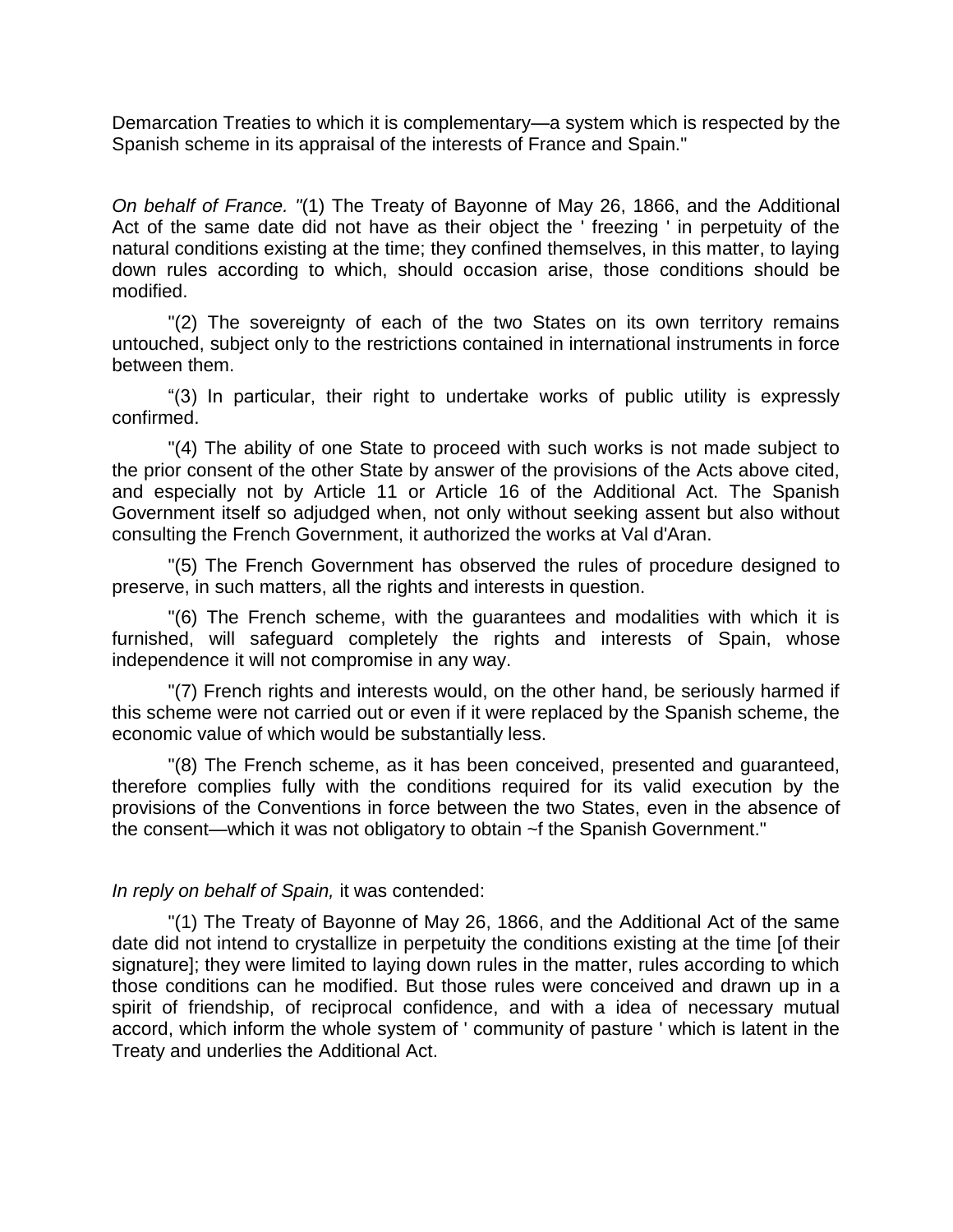"(2) The sovereignty of the contracting States over the waters of successive $6$ rivers which flow on their territories is not absolute, but is made subject to modifications arrived at between the two parties.

"(3) The rule of priority in recognizing existing legitimate utilization and the rule as to the distribution of the excess volume of water in the summer season, are clear limitations on territorial sovereignty, seeing that they were established for the common, peaceful enjoyment of the waters of rivers flowing on the territory of the two States. And the right of each country to execute works of *public utility* cannot supersede the right of *common utility* which flows from those rules, because the concept of municipal law is subordinated to the latter principle of international law.

"(4) The right which each State has to proceed with works of public utility is necessarily subject to agreement with the other State if such works affect the course and the flow of rivers. That follows clearly from Article 11 of the Act, seeing that it contains no mention of possible compensation for resulting damage; but it creates the obligation of giving notice to ' the competent authorities ' *[a qui de droit]* (a significantly imprecise expression . . .) so that interests which might be involved should not be harmed. And that necessarily requires the reconciliation, by virtue of the agreement of the Parties, of opposing interests. Article 11, read with Articles 15 and 17 which provide for administrative or governmental collaboration between the two States, confirms the necessity for that agreement, as appears from a proper construction of those provisions. Such agreement is much more desirable when the public utility works affect, not secondary causes like the course and the flow of rivers, but a prime cause, like the physical reason for their flow, or their hydraulic substance, as is the case in the Electricité de France scheme, a matter in which the Spanish Government and the French Government have successively agreed to regard such an agreement as inevitable. For just as the Spanish Government is now defending this point of view in connection with the scheme mentioned, so the French Government itself was fully of the same opinion with regard to the scheme of the Produetora de Fuerzas Motriees, which was based on the diversion of waters in the upper part of the Val d'Aran (see the ' Ojo de Toro ' case previously cited).

"(5) The rules of procedure, which the French Government has observed, are not sufficient to preserve all the rights and interests in question seeing that the opinion which it was able to give concerning the works is not sufficient in itself, but constitutes merely a notification which allows the other Party to adopt the most appropriate gratitude to safeguard those rights and interests. That attitude could be silence, acceptance or opposition, and the last named for the purpose of initiating conversations leading to the reconciliation of interests and eventually to agreement. That is why the mere observance of the rules of procedure by the French Government does not mean that it has fulfilled all its obligations under the Act, since to hold that it had done so would be equivalent to accepting as valid the claim that that international instrument only lays down rules of procedure applicable to the modalities of the exercise of sovereignty by the Parties but without properly limiting that sovereignty, whereas, in fact, the limitations comprised in the Act have an essential import, as has been several times demonstrated.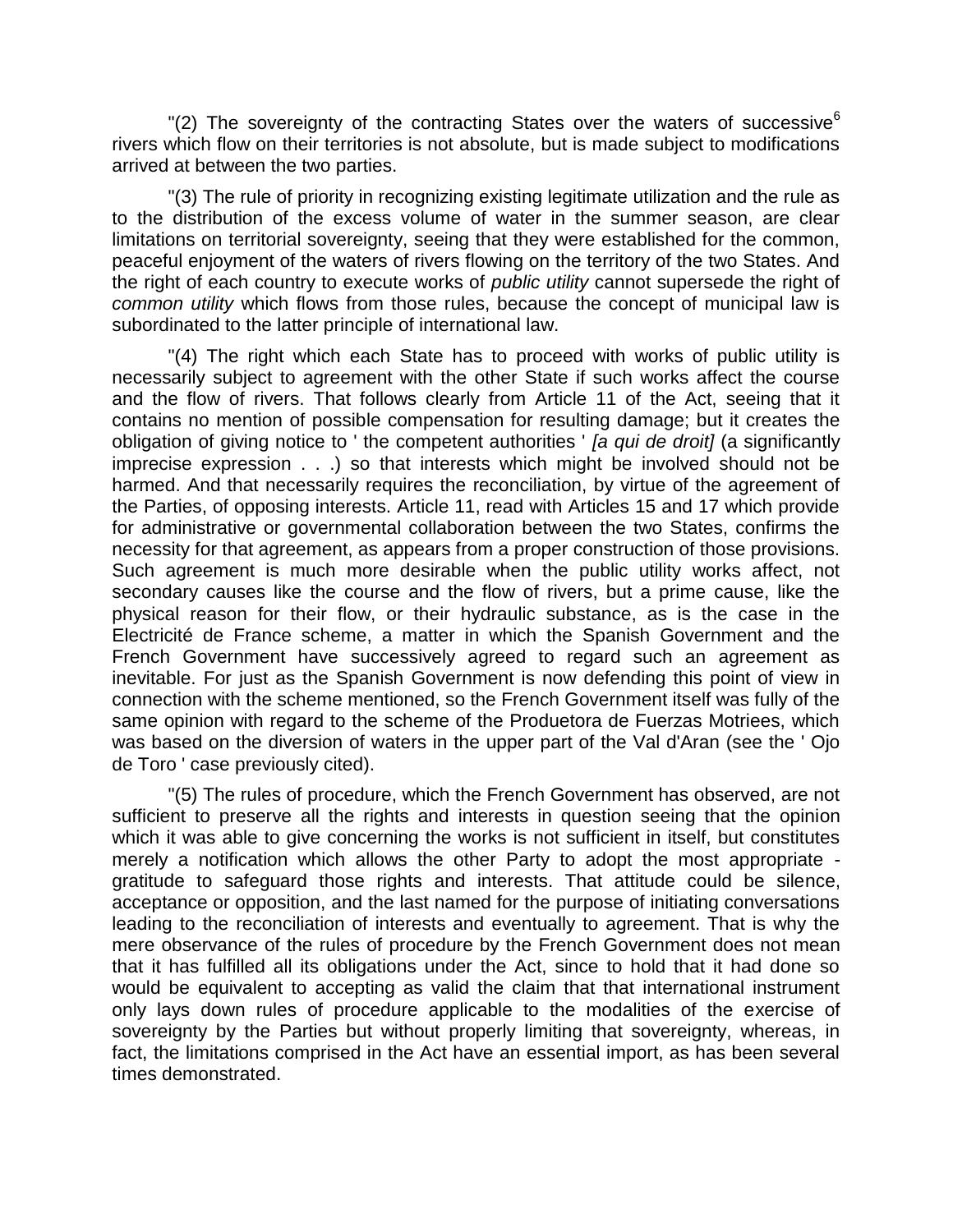"(6) The guarantees and modalities of the French scheme do not safeguard the Spanish rights and interests, although naturally they do not compromise the material independence of the State: the consequences of developing the waters of Lake Lanoux cannot go so far as that. But that scheme does affect its right to independence and gravely compromises very important interests, which touch the most sensitive point of the agronomy of the country, namely, shortage of water for irrigation, and serious damage would result from that if the whole of the use of the waters of the lake while following their natural basin could not be regularized. In any event, the guarantees of the French scheme are insufficient, because they were conceived unilaterally, starting from the erroneous concept that these waters can be freely disposed of in French territory, for which reason the scheme accords with a unilateral criterion which excludes a rational dealing with the waters of the basin to the advantage of both Parties and a juridical bilateral regularization of that dealing as an effective guarantee for the two Parties.

"(7) It is a gratuitous assertion that French rights and interests will be harmed if the French scheme were not carried out and if it were replaced by the Spanish scheme the economic value of which is said to be considerably less. And the assertion is gratuitous because the last observation envisages only the total of the energy produced and omits to say that, according to technical calculations, the two schemes differ by only ten per cent. But the assertion does not take into account that the Spanish scheme is conceived on the basis of dealing with the waters according to their natural basin which permits a more perfect regularization of the waters for irrigation and ensures that the interests of both Parties will benefit from it equally, instead of favouring the interest of one only, as does the French scheme, the basis of which establishes a preponderance which is repugnant to the spirit of equality which inspires the Additional Act. And that is the other aspect to which the Electricité de France scheme does not give full value, because it has an affect on the political equilibrium between the two sovereignties, confirmed by the Treaties of Delimitation, which the Spanish scheme respects. In consequence, the damage which the French scheme would cause to Spanish interests would be serious, permanent, and contrary to the system of community established by the Treaty of Bayonne and its Additional Act, while the alleged damage which French interests would sustain if the French scheme were not carried out is reduced to obtaining only a relatively smaller hydro-electric production, which is however a minimal inconvenience which could well be put up with for the sake of good neighbourly relations between the two countries and in conforms with the spirit which inspires the Treaties of Delimitation and their Additional Act

"(8) The Electricité de France scheme does not satisfy the requirements of the treaty provisions in force because it was conceived unilaterally on the principle that France can dispose freely of waters which flow on her territory. That is why its technical conception as well as its juridical regulation are contrary to the system of community sanctioned by the Act, of which both the letter and the spirit would be ignored if the scheme were carried out without first arriving at an agreement with the Spanish Government, given that the necessity for that agreement arises from the correct application of the provisions of that Act."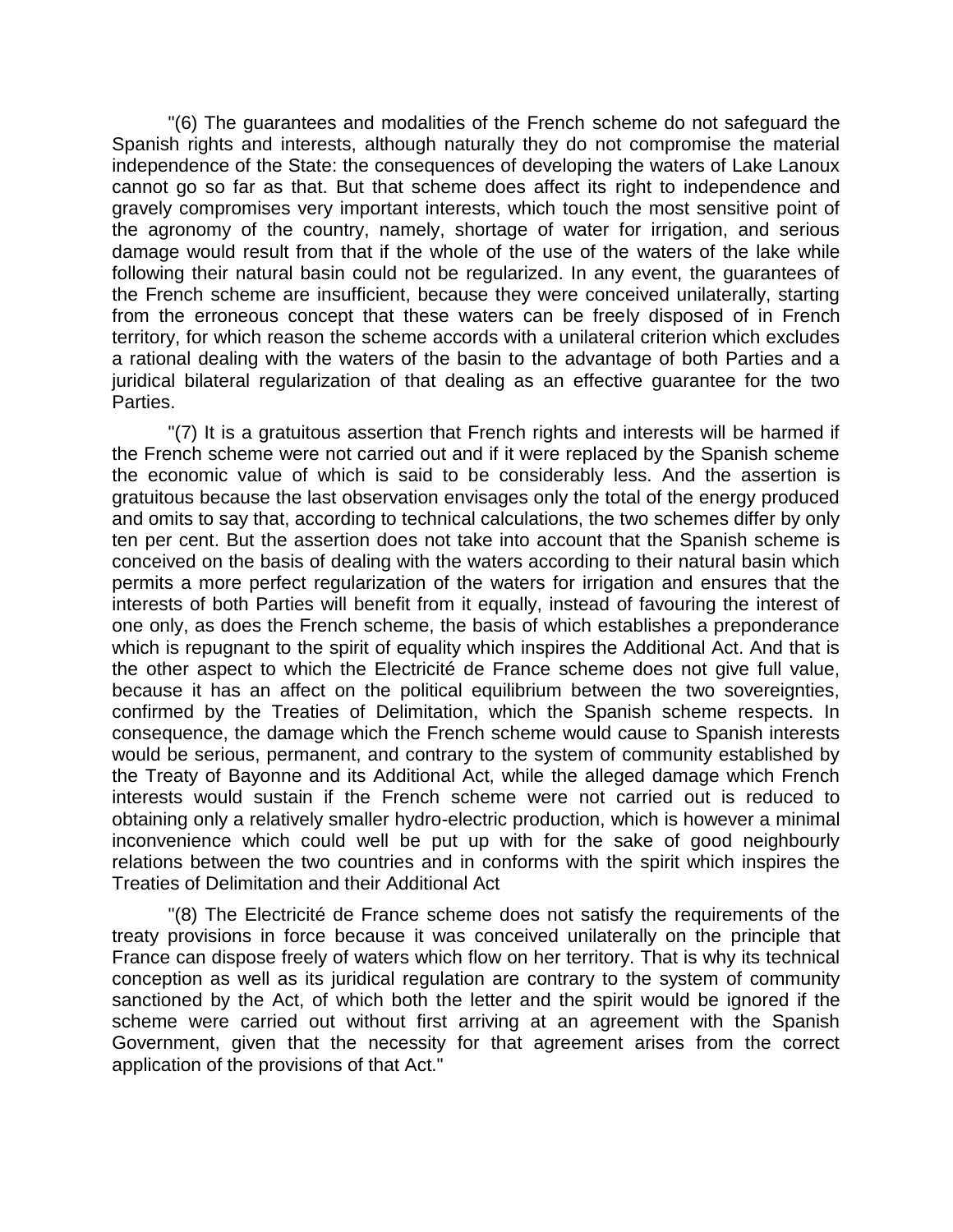*In reply on behalf of France,* it was contended:

"(1) It is necessary to state once more, to indicate the exact material scope of the Electricité de France scheme, that the latter would not affect the whole of the waters in the basin of the Carol. It would extend only to the diversion of the waters coming from Lake Lanoux, and these represent only a quarter of those which feed the Carol. So far as regards [the other] three quarters, the waters of that basin will retain their natural destination. The modifications resulting from the execution of the scheme will bear solely on a short section of the course of the Carol, situated in France. The complete restoration of the volume of water diverted will take place well above the head of the Puigcerda Canal and, *a fortiori,* above the Spanish frontier. On Spanish territory, neither the course nor the flow of the Carol will suffer the slightest change.

"(2) The diversion, not of the waters of the basin of the Carol, as the Spanish pleadings assert, but only of the water brought from Lake Lanoux to that river, will no doubt involve, to that very small extent, and only on French territory, a physical modification of the basin. But such a modification, in the conditions laid down, is not forbidden either by the Treaty of May 26, 1886, or by the Additional Act of the same date.

"(3) It cannot be said that the Carol would cease to follow its natural course. Save on one very small part of French territory, no change would be effected in that course.... Only a very limited quality of its waters will be used in a ' preponderant ' manner by France. There is nothing to forbid such a use if it is compensated by the restoration of an equivalent quantity of water, as will be the case.

"(4) The restoration of the diverted waters will be not partial but total. That is the very basis of the Electricité de France scheme. That complete restoration has been the object of formal and unconditional obligations undertaken by the French Government. In those circumstances, to say that the restoration would depend on the ' good will ' of France is to bring against the latter a charge of a kind which is quite unjustified and to manifest a spirit of suspicion of a kind which would make international relations impossible.

"(5) The functioning of the system would bring about, thanks to the complete restoration of the volume of water diverted, the maintenance of the system of utilization of waters of common use as it was laid down by the Additional Act. The analysis above set forth of the guarantees offered by the French Government is sufficient to show the indisputable efficacy of the scheme, both on the juridical and on the practical plane. The working of these guarantees would assure, as between the Parties, respect for equality which would break, to the disadvantage of France, a Spanish veto of a kind which would seriously prejudice the interests of France, while the realization of the scheme would cause no detriment to Spanish interests.

"(6) On that point, which is fundamental to the dispute, the divergence of opinion between the two Governments is complete and it is now for the Tribunal to make its decision, there being no need to set out afresh the contentions of the French Government in its pleadings herein.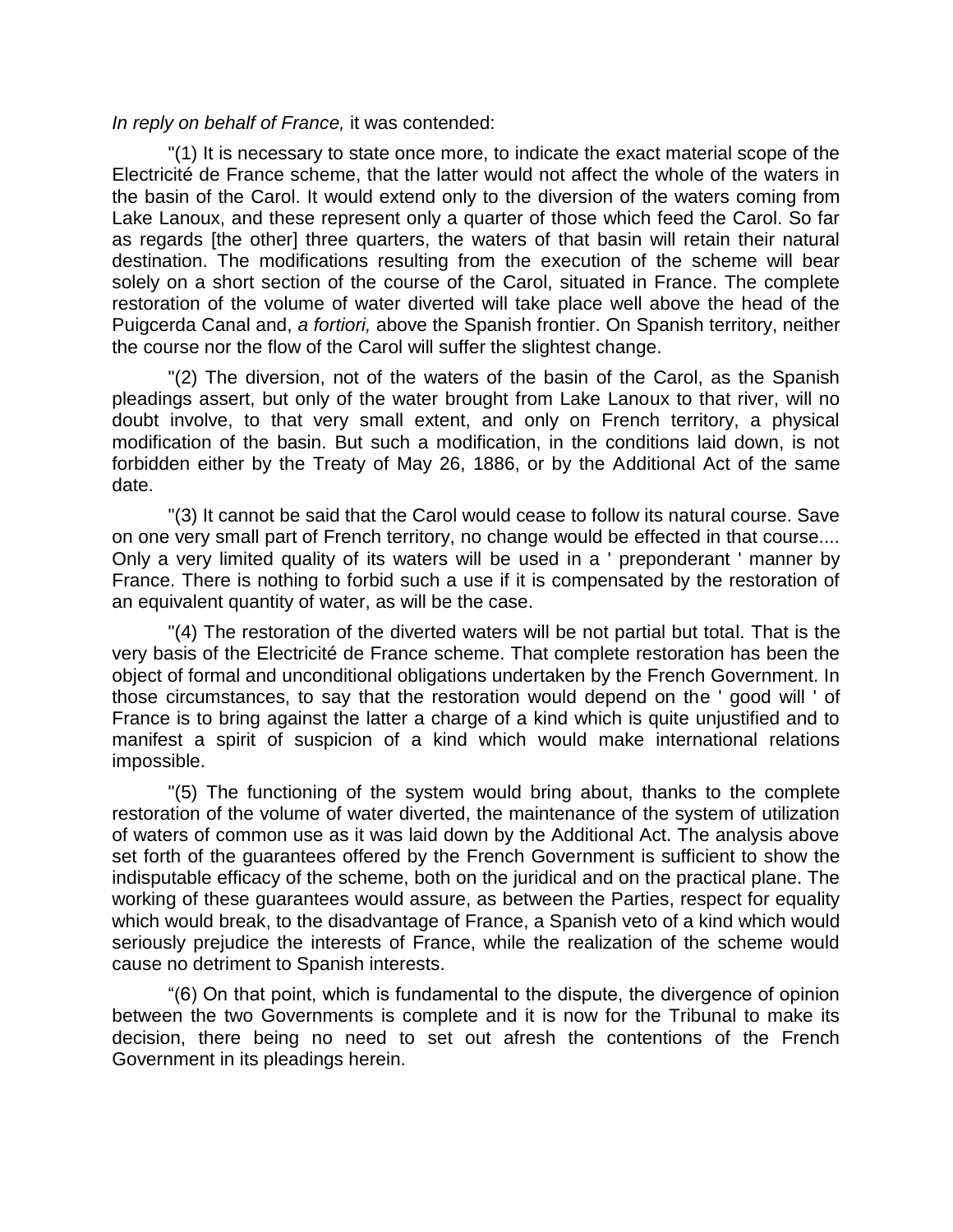"(7) The divergence of opinion on the preceding point inevitably entails the same disagreement on this one. The French Government maintains that, for the various reasons it has shown, the execution of its scheme will not modify the system set up by the Additional Act, which nowhere lays down the necessity, in such a case as this, for the previous consent of the other State. It is also pointed out that the Spanish Government in its contentions refers only to the Act and no longer to the Treaty of Bayonne itself."

In addition, the French Government added the following arguments:

"1. The Spanish Memorial excludes, in its juridical discussion, the final provision of Article 9 of the Additional Act which reserves the respective rights of each of the Governments to authorize works of public utility.

"2. It ignores the fact that the French scheme provides for the complete restoration of the volume of water diverted and not, as it several times asserts, a partial restoration.

"3. It is silent on the formal undertakings accepted with regard to this total restoration by the French Government.

"4. It analyses in a manner which is quite insufficient the guarantees offered by the latter.

"5. It does not make it sufficiently clear that the French scheme does not affect the whole of the waters of the basin of the Carol, but only approximately one-quarter of them.

"6. It gives no precise indication of the damage which the execution of the French scheme would cause to Spanish interests."

Further arguments advanced during the oral hearings are dealt with, so far as necessary, in the findings of the Tribunal.

*Held:* that France must succeed. "In carrying out, without previous agreement between the two Governments, works for the utilization of the waters of Lake Lanoux under the conditions set forth in the [Electricité de France] scheme . . . the French Government would not be committing a breach of the provisions of the Treaty of Bayonne of May 26, 1866, and the Additional Act of the same date." Nor did the French action contravene any rule of international law. These two instruments comprised inroads on the principle of territorial sovereignty, which must yield to such and other limitations of international law. The conflicting interests aroused by the industrial use of international rivers must be reconciled by mutual concessions embodied in comprehensive agreements. States have a duty to seek to enter into such agreements. The " interests " safeguarded in the Treaties between France and Spain included interests beyond specific legal rights. A State wishing to do that which will affect an international watercourse cannot decide whether another State's interests will be affected; the other State is the sole judge of that and has the right to information on the proposals. Consultations and negotiations between the two States must be genuine,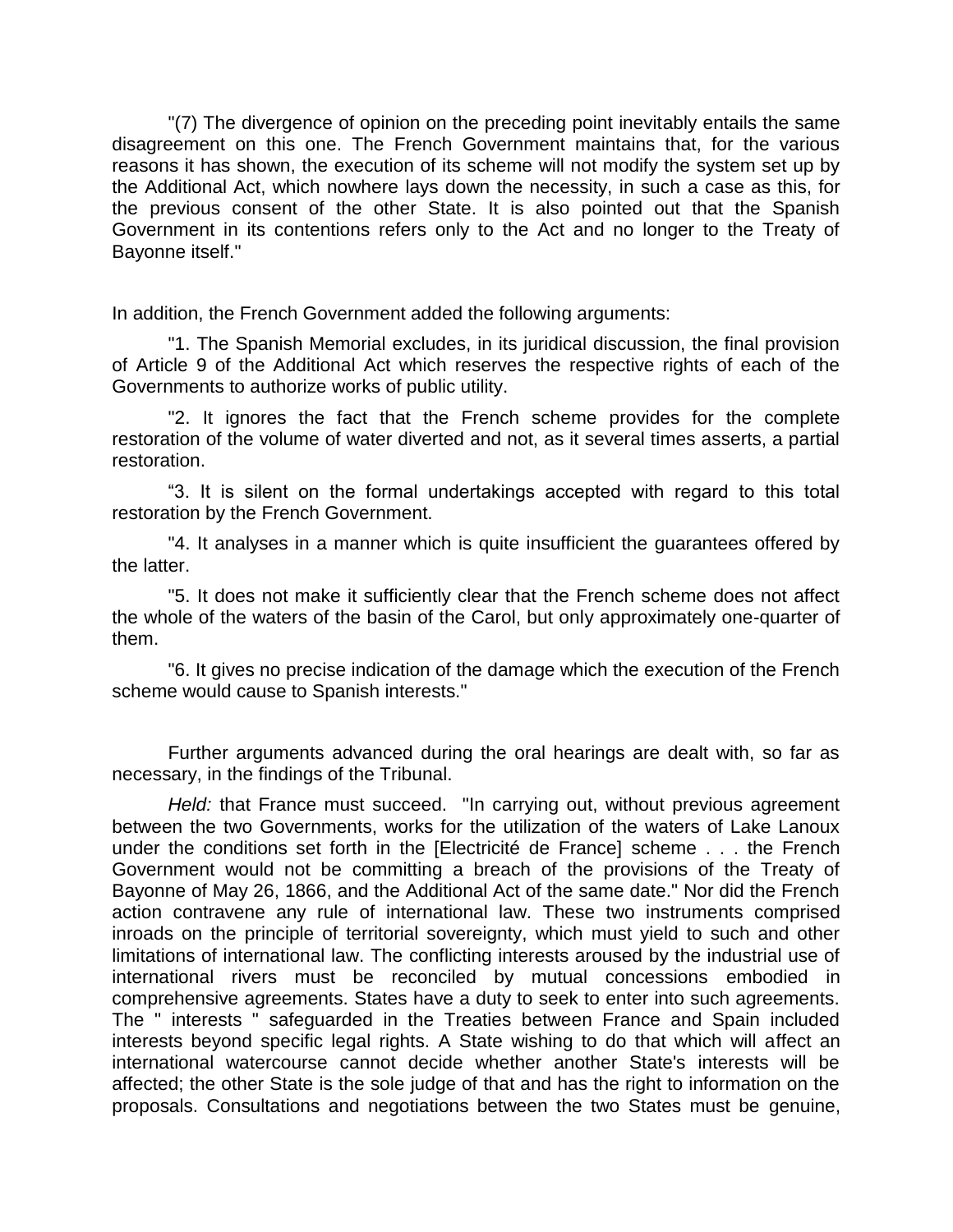must comply with the rules of good faith and must not be mere formalities. The rules of reason and good faith are applicable to procedural rights and duties relative to the sharing of the use of international rivers; and the subjecting by one State of such rivers to a form of development which causes the withdrawal of some supplies from its basin, are not irreconcilable with the interests of another State.

The Tribunal said: "I. The public works envisaged in the French scheme are wholly situate in France; the most important part if not the whole of the effects of such works will be felt in French territory; they would concern waters which Article 8 of the Additional Act submits to French territorial sovereignty:

*"Article 8.* All standing and flowing waters, whether they are in the private or public domain, are subject to the sovereignty of the State in which they are located, and therefore to that State's legislation, except for the modifications agreed upon between the two Governments.

"Flowing waters change jurisdiction at the moment when they as from one country to the other, and when the watercourses constitute a boundary, each State exercises its jurisdiction up to the middle of the flow."

"This text itself imposes a reservation on the principle of territorial sovereignty (' except for the modifications agreed upon between the two Governments'); some provisions of the Treaty and of the Additional Act of 1 866 contain the most important of these modifications; there may be others. It has been contended before the Tribunal that these modifications should be strictly construed because they are in derogation of sovereignty. The Tribunal could not recognize such an absolute rule of construction. Territorial sovereignty plays the part of a presumption. It must bend before all international obligations, whatever their origin, but only before such obligations.

"The question is therefore to determine the obligations of the French Government in this case. The Spanish Government has endeavoured to define them; the problem should be examined by beginning with the Spanish contention.

"2. The argument of the Spanish Government is of a general character and calls for some preliminary remarks. The Spanish Government bases its contention first of all on the text of the Treaty and of the Additional Act of 1866. Its contention thus falls exactly within the jurisdiction of the Tribunal as it has been defined by the *Compromis*  (Article 1). But in addition, the Spanish Government bases its contention on both the general and the traditional features of the regime of the Pyrenean boundaries and on certain rules of international common law in order to proceed to the interpretation of the Treaty and the Additional Act of 1866.

"In another connection, the French Memorial (p. 58) examines the question put to the Tribunal in the light of the ' law of nations '. The French Counter-Memorial (p. 48) does the same thing, but with the following reservation: ' although the question submitted to the Tribunal is clearly confined by the *Compromis* to the interpretation, in the present case, of the Treaty of Bayonne of 26 May 1866 and of the Additional Act of the same date . . .' In the oral pleadings the representative of the French Government said: ' The *Compromis* does not request the Tribunal to find out whether there are general principles of international law applicable in this context' (third session, p. 7),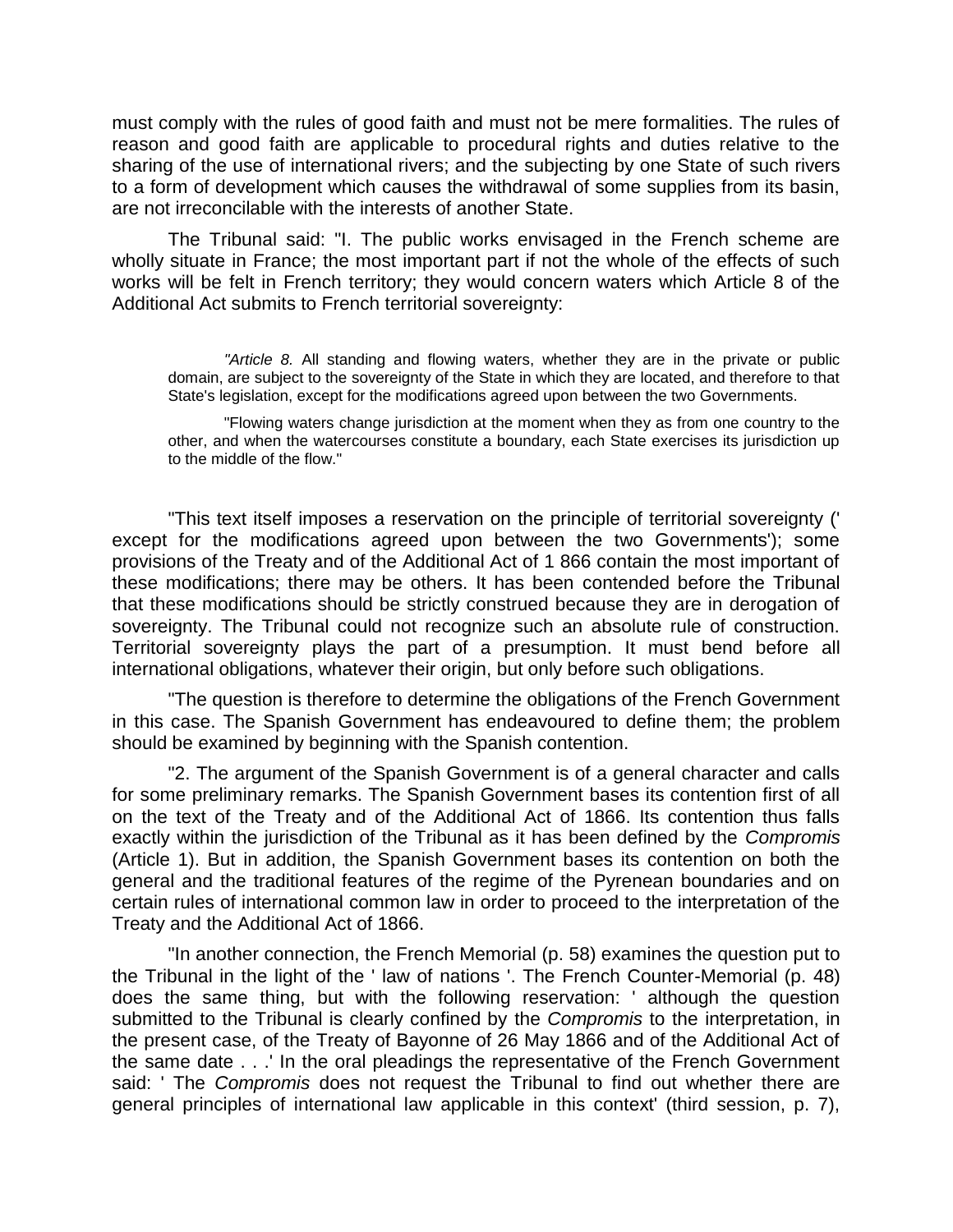and: 'A treaty is interpreted in the context of positive international law from the time when it may be applied' (seventh session, P. 6).

"In an analogous case, the Permanent Court of International Justice *(Diversion of Water from the Meuse<sup>7</sup>* declared:

'"In the course of the proceedings, both written and oral, occasional reference has been made to the application of the general rules of international law as regards rivers. In the opinion of the Court, the points submitted to it by the Parties in the present case do not entitle it to go outside the field covered by the Treaty of 1863.'

"Since the question presented by the *Compromis* relates solely to the Treaty and to the Additional Act of 866, the Tribunal will apply the following rules for each particular point:

"The clear provisions of law contained in a treaty do not require any interpretation; the text provides an objective rule which covers entirely the subject matter to which it applies; when the provisions call for interpretation this should be done according to international law; international law does not sanction any absolute and rigid method of interpretation; we may therefore take into account the spirit that guided the framing of the Pyrenean Treaties as well as the rules of international common law.

"The Tribunal may deviate from the rules of the Treaty and of the Additional Act of 1866 only if they referred expressly to other rules or had been modified with the clear intention of the Parties.

"3. The present dispute can be reduced to two fundamental questions:

"(A) Do the works for utilizing the waters of Lake Lanoux in the conditions laid down in the French scheme and proposals mentioned in the Preamble of the *Compromis* constitute an infringement of the rights of Spain recognized by the principal provisions of the Treaty of Bayonne of May 26, 1866, and the Additional Act of the same date?

"(B) If the reply to the preceding question be negative, does the execution of the said works constitute an infringement of the provisions of the Treaty of Bayonne of May 26, 1866, and of the Additional Act of the same date, because those provisions would in any event make such execution subject to a prior agreement between the two Governments or because other rules of Article 11 of the Additional Act concerning dealings between the two Governments have not been observed?

# *"As to question (A):*

"4. The Additional Act of May 26, 1866, includes a section headed ' Control and enjoyment of waters of common user between the two countries '. Besides Article 8 already cited, it contains three articles which are fundamental for the present case (9, 1O and 11) and one article (18) which deals with the ensuring of its practical application. Articles g and 10 both apply to watercourses ' which flow from one country to the other' (successive watercourses) or which ' constitute a boundary ' (contiguous watercourses). By Article 9, each State recognizes the legality of irrigations, of works and of enjoyment for domestic use, by virtue of concessions, of title or by prescription, existing in the other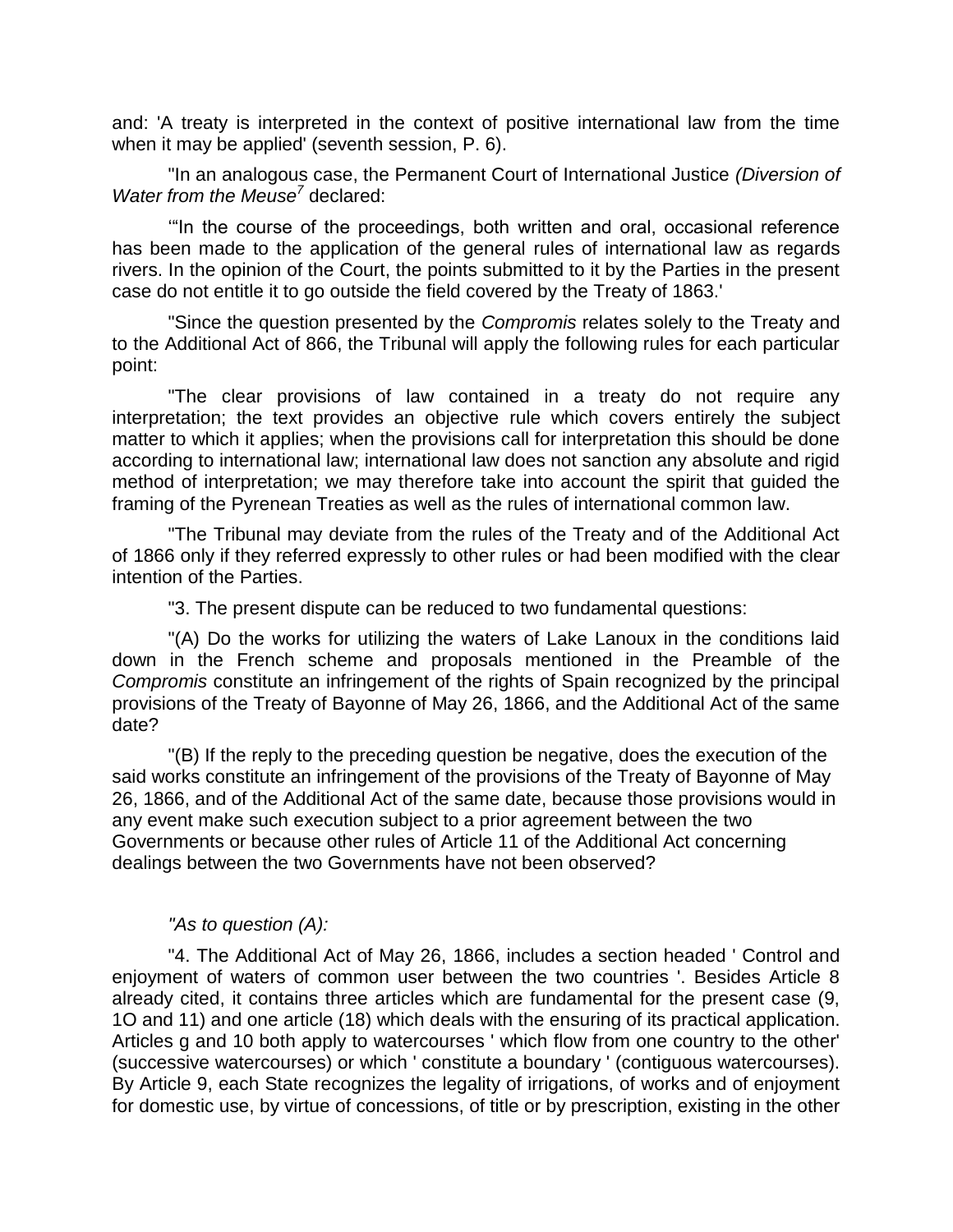State at the moment when the Additional Act entered into force. Under Article 1&, an national Commission of Engineers was charged with the technical operations necessary for the application of Article g and other articles of the Additional Act.

"The recognition of the legality of such use is subject to the following conditions:

"(a) Each State may, when appropriate, require the concession, the title or the prescription invoked by the other State to be verified by examination. The recognition of such legality by the State which requires the verification shall cease for any enjoyment which has not passed this latter test.

"(b) The legality of each enjoyment is recognized only to the extent that the water used is necessary to satisfy actual needs.

"(c) The recognition of the legality of an enjoyment is to cease in case of abuses, including abuses other than employment of water in excess of what is necessary to satisfy actual needs.

"5. Article 10 provides that after having satisfied the actual needs of recognized enjoyments, the quantity of water available at low water at the point where it crosses the frontier is calculated and is then shared out in advance according to a predetermined principle of distribution.

"These two Articles, 9 and 10, ought clearly both to be interpreted together without opposing one to the other, because Article 10 deals with ' available water' after the application of Article 9 concerning recognized enjoyment: the two Articles taken together exhaust the object of the regulation.

"This remark is of interest if one approaches the point which raised most controversy between the parties, that is, the reservation of ' the respective rights of the Governments to authorize works of public utility, on condition that proper compensation is paid '.

"According to the Tribunal, the reservation of the right of each contracting State to execute works of public utility has a general application.

"In any event, if Article 9 gives the upstream State the right, subject to compensation, to deprive in a definitive way users in the downstream State of the enjoyment of waters to which they have a recognized right, it may be asked whether, for the execution of works of public utility, it is equally sufficient for the upstream State to pay, under Article 1O, compensation for cutting off, in a definitive manner, the enjoyment by the downstream State of the available part of the water.

"It is certain that, if the right of the upstream State had no legal limit in this sphere, apart from the payment of compensation, the French scheme would satisfy the basic conditions laid down by Article 10.

"The Spanish Government maintains that the French Government did not have the right to deprive the Spanish State definitively of the enjoyment of that part of the water which devolves to it under Article 10. If that were the case, the French scheme would still comply with the terms of Article 11 if it were established that the part of the waters of the Carol directed into the Ariege is less than the volume of water allocated to the riparian owners of the Carol on this side of the frontier as well as to the French State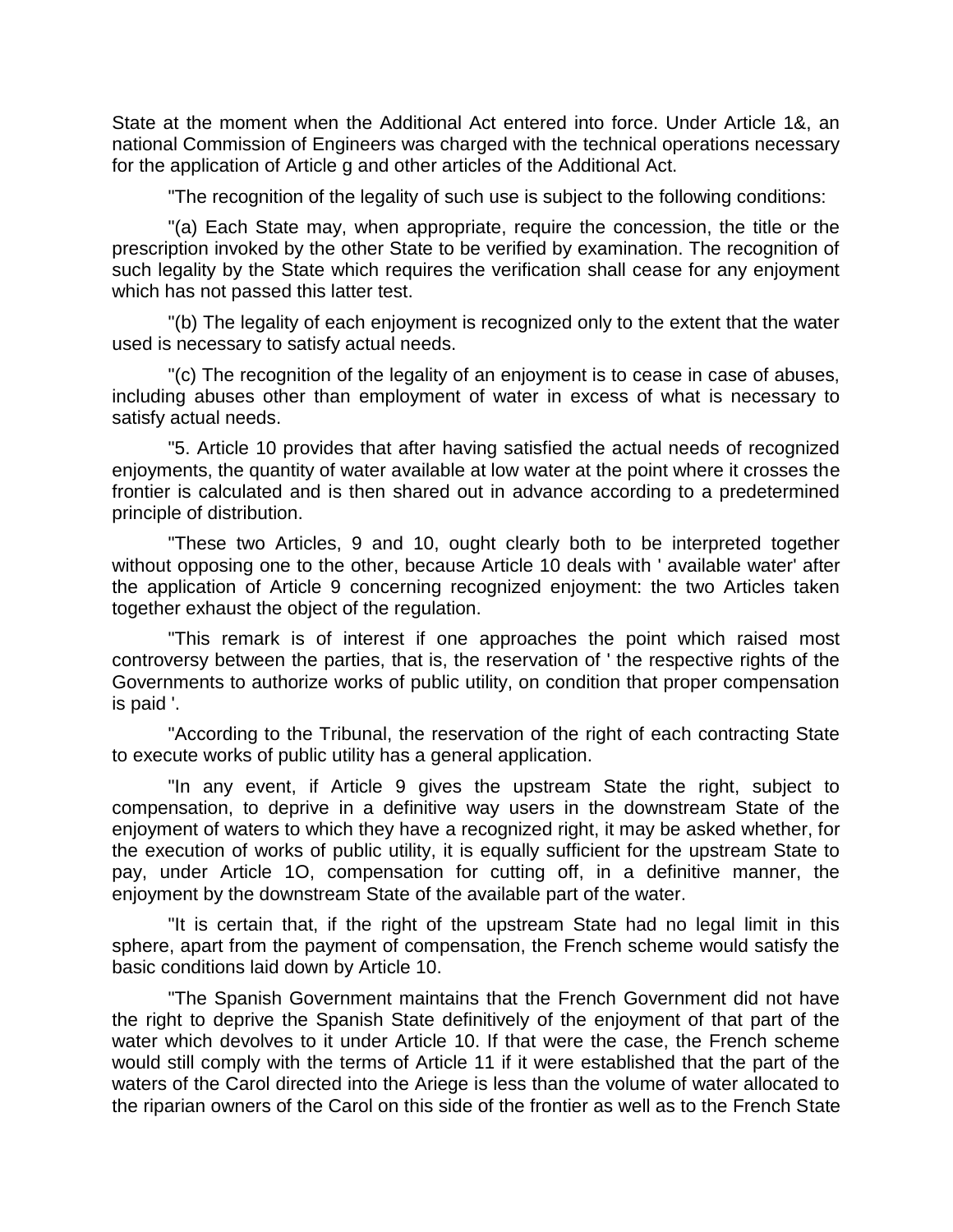under Article 10. The Tribunal has not sufficient factual evidence to permit it to decide the latter point.

"The solution of the problem which has just been examined on the subject of the scope of Article 10 is nevertheless not indispensable for resolving the question put by the *Compromis.*

"6. In effect, thanks to the restitution effected by the devices described above, none of the guaranteed users w ill suffer in his enjoyment of the waters (this is not the subject of any claim founded on Article 9); at the lowest water level, the volume of the surplus waters of the Carol, at the boundary, w ill at no time suffer a diminution; it may even, by virtue of the minimum guarantee given by France, benefit by an increase in volume assured by the waters of the Ariege flowing naturally to the Atlantic.

"One might have attacked this conclusion in several different ways.

"It could have been argued that the works would bring about an ultimate pollution of the waters of the Carol or that the returned waters would have a chemical composition or a temperature or some other characteristic which could injure Spanish interests. Spain could then have claimed that her rights had been impaired in violation of the Additional Act. Neither in the *dossier* nor in the pleadings in this case is there any trace of such an allegation.

"It could also have been claimed that, by their technical character, the works envisaged by the French project could not in effect ensure the restitution of a volume of water corresponding to the natural contribution of the Lanoux to the Carol, either because of defects in measuring instruments or in mechanical devices to be used in making the restitution. The question was lightly touched upon in the Spanish Counter Memorial (p. 86), which underlined the extraordinary complexity ' of procedures for control, their ' very onerous ' character, and the ' risk of damage or of negligence in the handling of the watergates, and of obstruction in the tunnel'. But it has never been alleged that the works envisaged present any other character or would entail any other risks than other works of the same kind which today are found all over the world. It has not been clearly affirmed that the proposed works would entail an abnormal risk in neighbourly relations or in the utilization of the waters. As we have seen above, the technical guarantees for the restitution of the waters are as satisfactory as possible. If, despite the precautions that have-been taken, the restitution of the waters were to suffer from an accident, such an accident would be only occasional and, according to the two Parties, would not constitute a violation of Article 9.

"7. The Spanish Government takes its stand on a different ground. In the arbitration *Compromis* it had already alleged that the French scheme ' modifies the natural conditions of the hydrographic basin of Lake Lanoux by diverting its waters into the Ariège and thus making the restoration of the waters of the Carol physically dependent on human will, which would involve the *de facto* preponderance of one Party in place of the equality of the two Parties as provided by the Treaty of Bayonne of May 26, 1866, and by the Additional Act of the same date.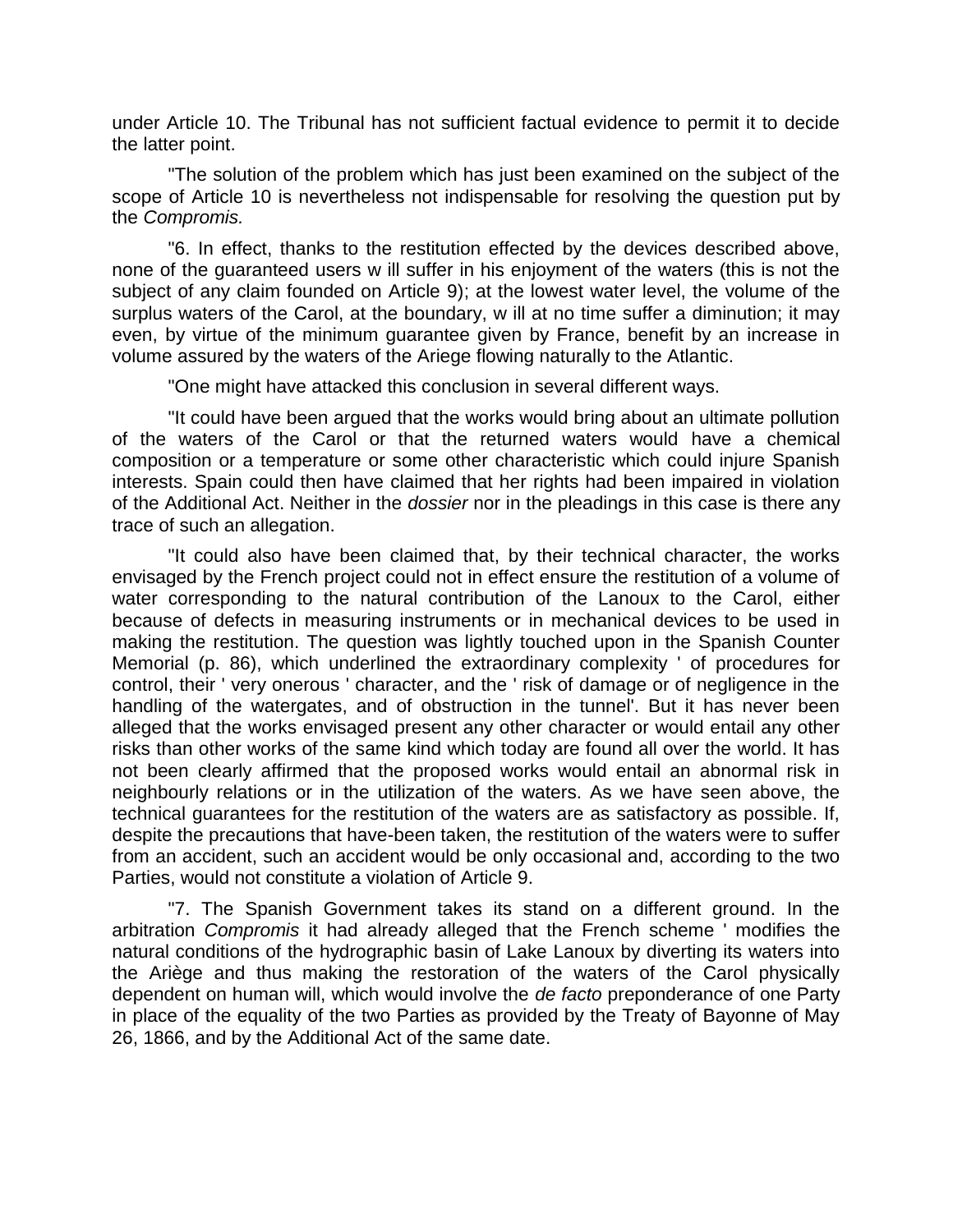"The position of the Spanish Government seems to become clearer in the course of the written and of the oral proceedings. In the Memorial (at p. 52) that Government invokes Article 12 of the Additional Act:

*" 'Article* 12. The downstream lands are obliged to receive from the higher lands of the neighbouring country the waters which flow naturally therefrom together with what they carry, without the hand of man having contributed thereto. There may be constructed neither a dam, nor any obstacle capable of harming the upper riparian owners, to whom it is likewise forbidden to do anything which might increase the burdens attached to the servitude of the downstream lands.'

"According to the Spanish Government, that provision appears to establish the conception that neither of the Parties may, without the consent of the other, modify the natural flow of the waters. The Spanish Counter Memorial (at p. 77) recognizes nevertheless that: 'From the moment when human will intervenes to bring about some hydraulic development, it is an extra-physical element which acts upon the current and changes what Nature has established.' Similarly, the Spanish Government does not give a fixed meaning to ' the order of Nature'; according to the Counter Memorial (at p. 96): { A State has the right to utilize unilaterally that part of a river which runs through it so far as such utilization is of a nature which will effect on the territory of another State only a limited amount of damage, a minimum of inconvenience, such as falls within what is implied by good neighbourliness.'

"Actually, it seems that the Spanish argument is twofold and relates, on the one hand, to the prohibition, in the absence of the consent of the other Party, of compensation between two basins, despite the equivalence of what is diverted and what is restored, and, on the other hand, the prohibition, without the consent of the other Party, of all acts which may create by a *de facto* inequality the physical possibility of a violation of rights.

"These two points must now be examined successively.

"8. The prohibition of compensation between the two basins, in spite of equivalence between the water diverted and the water restored, unless the withdrawal of water is agreed to by the other Party would lead to the prevention in a general way of a withdrawal from a watercourse belonging to River Basin A for the benefit of River Basin B. even if this withdrawal is compensated for by a strictly equivalent restitution effected from a watercourse of River Basin B for the benefit of River Basin A. The Tribunal does not overlook the reality, from the point of view of physical geography, of each river basin, which constitutes, as the Spanish Memorial (at p. 53) maintains, ' a unit '. But this observation does not authorize the absolute consequences that the Spanish argument would draw from it. The unity of a basin is sanctioned at the juridical level only to the extent that it corresponds to human realities. The water which by nature constitutes a fungible item may be the object of a restitution which does not change its qualities in regard to human needs. A diversion with restitution, such as that envisaged by the French project, does not change a state of affairs organized for the working of the requirements of social life.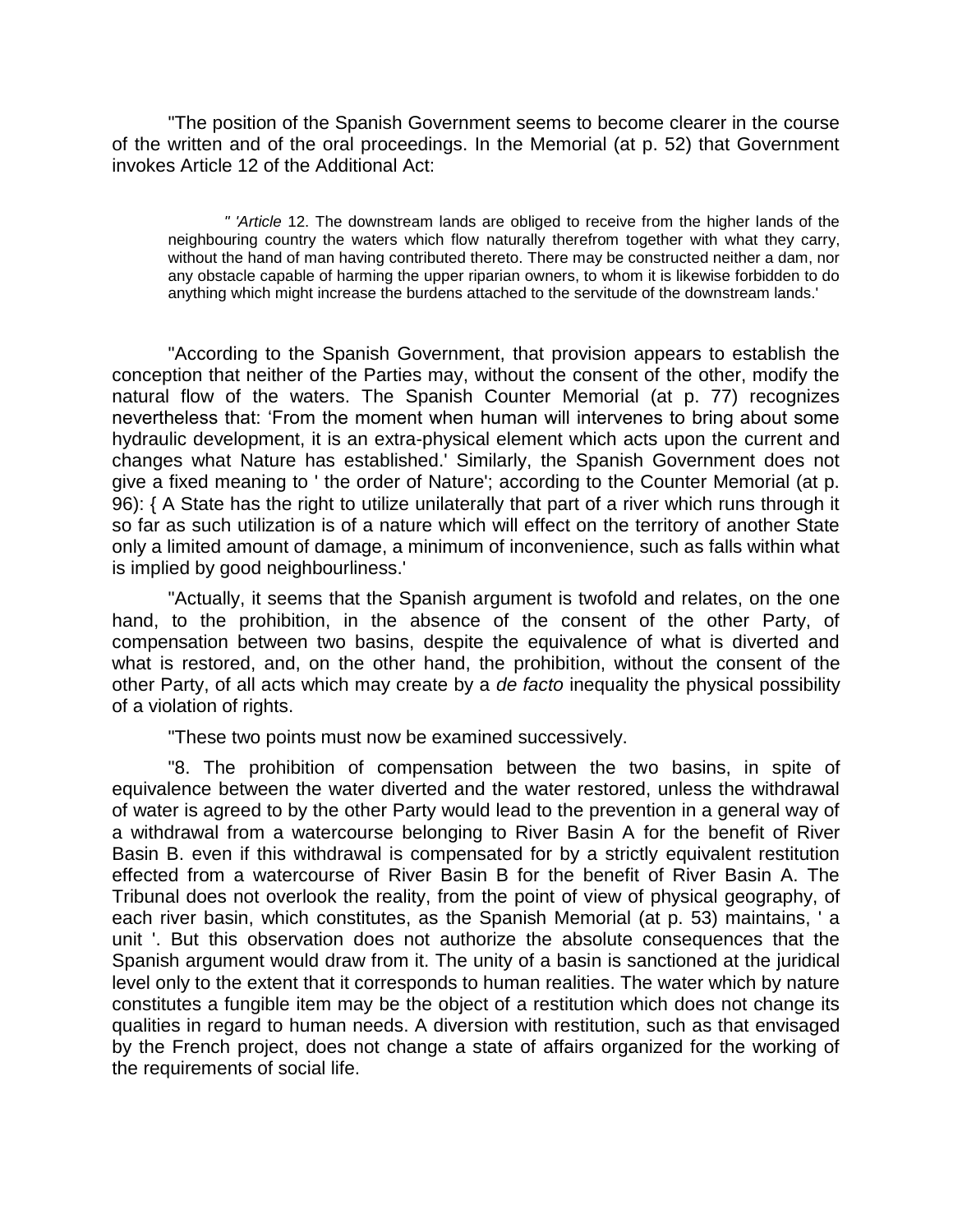"The state of modern technology leads to more and more frequent justifications of the fact that waters used for the production of electric energy should not be returned to their natural course. Water is taken higher and higher up and it is carried ever farther, and in so doing it is sometimes diverted to another river basin, in the same State or in another country within the same federation, or even in a third State. Within federations, the judicial decisions have recognized the validity of this last practice *(Wyoming v. Colorado* . . . [259 U.S. 419]) and the instances cited by Dr. J. E. Berber, *Die Rechtsqgellen des internationalen Wassernutzungrechts, p. 180, and by M. Sauser-*Hall, ' L'Utilisation industrielle des fleuves internationaux', [in] *Recueil des Cours de l'Acad*é*mie de Droit international de la Haye, 1*953, vol. 83, p. 544; for Switzerland, [see] *Recueil des Arrêts du Tribunal F*é*d*é*ral,* vol. 78, Part 1, pp. 14 *et seq.).*

The Tribunal therefore is of opinion that the diversion with restitution as envisaged in the French scheme and proposals is not contrary to the Treaty and to the Additional Act of 1866.

"9. Elsewhere, the Spanish Government has contested the legitimacy of the works carried out on the territory of one of the signatory States of the Treaty and of the Additional Act, if the works are of such a nature as to permit that State, albeit in violation of its international pledges, to bring pressure to bear on the other signatory. This rule would derive from the fact that the Treaties concerned confirm the principle of equality between States. Concretely, Spain considers that France has not the right to bring about, by works of public utility, the physical possibility of cutting off the flow of the waters of the Lanoux or the restitution of an equivalent quantity of water. It is not the task of this Tribunal to pronounce judgment on the motives or the experiences which may have led the Spanish Government to voice certain misgivings. But it is not alleged that the works in question have as their object, apart from satisfying French interests, the creation of a means of injuring, at least contingently, Spanish interests; that would be all the more improbable since France could only partially dry up the resources that constitute the flow of the Carol, since she would affect also all the French lands that are irrigated by the Carol and since she would expose herself along the entire boundary to formidable reprisals.

"On the other hand, the proposals of the French Government which form an integral part of its project carry ' the assurance that in no case will it impair the régime thus established ' (Annex 12 of the French Memorial). The Tribunal must therefore reply on the basis of this assurance to the question posed by the *Compromis.* It cannot be alleged that, despite this pledge, Spain would not hare a sufficient guarantee, for there is a general and well-established principle of law according to which bad faith is not presumed. Furthermore, it has not been contended that at any time one of the two States has knowingly violated, at the expense of the other, a rule relating to the control of the water. At any rate, while inspired by a just spirit of reciprocity, the Treaties of Bayonne has only established a legal equality and not an equality in fact. If it were otherwise, they would has had to forbid on both sides of the boundary all installations and works of a military nature which might have given one of the States a *de facto*  preponderance which it might use to violate its international pledges. But we must go still further; the growing ascendancy of man over the forces and the secrets of nature has put into his hands instruments which he can use to violate his pledges just as much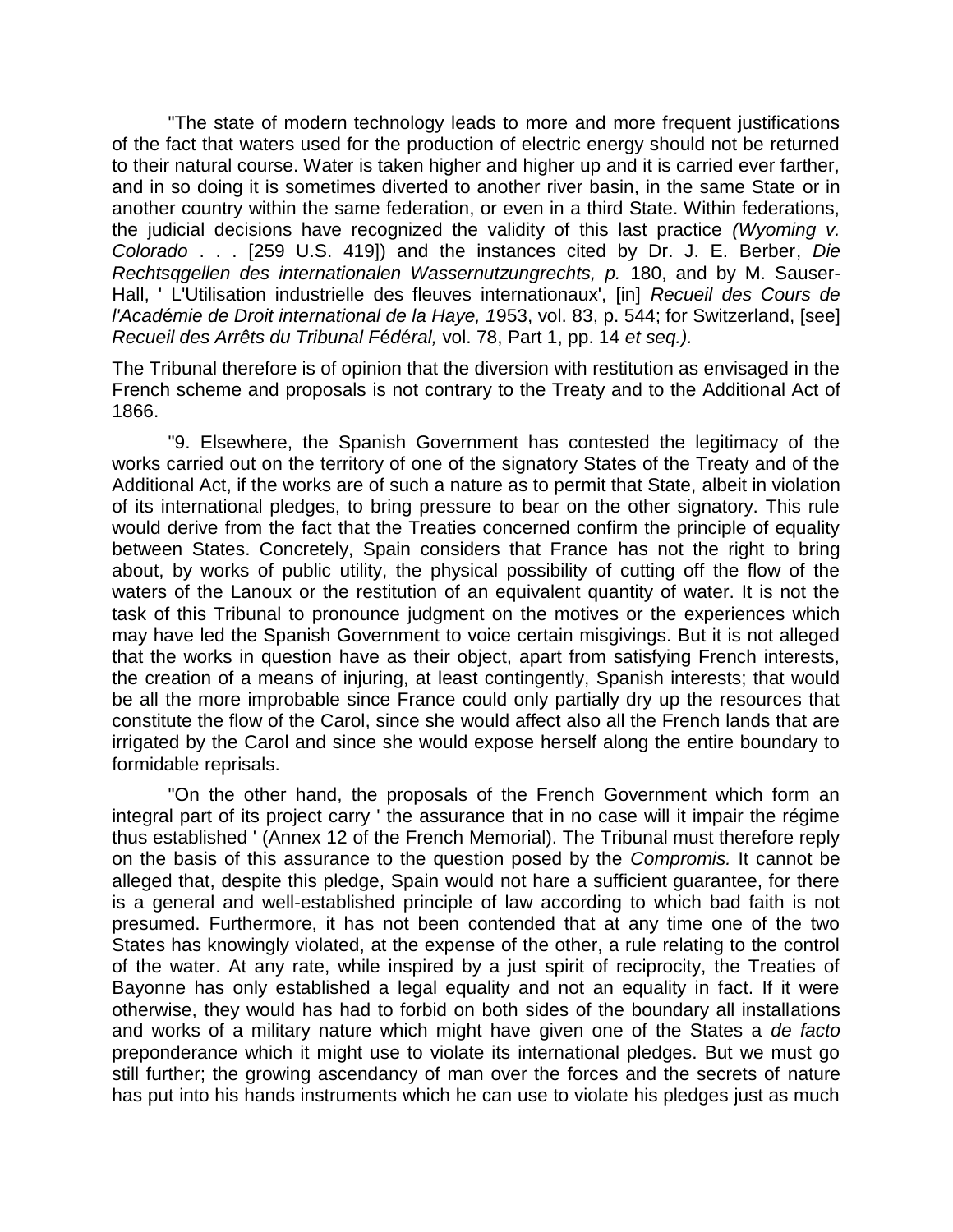as for the common good of all; the risk of an evil use has so far not led to subjecting the possession of these means of action to the authorization of the States which may possibly be threatened. Even if we took our stand solely on the ground of neighbourly relations, the political risk alleged by the Spanish Government would not present a more abnormal character than the technical risk which was discussed above. In any case, we do not find either in the Treaty and the Additional Act of May 26, 1866, or in international common law, any rule that forbids one State, acting to safeguard its legitimate interests, to put itself in a situation which would in fact permit it, in violation of its international pledges, seriously to injure a neighbouring State.

"It remains to enquire whether the French scheme conflicts with the basic rules laid down by Article 11. That question will be examined below within the general framework of that Article (see para. 24).

"Subject to this last-mentioned question, the Tribunal replies in the negative to the first question, at para. 3  $(A)$  supra<sup>8</sup>

## *"As to question (B.):*

"10. In the *Compromis,* the Spanish Government had already declared that, in its opinion, the French scheme required for its execution ' the previous agreement of both Governments, in the absence of which the country making the proposal is not at liberty to undertake the works '.

"In the written as well as the oral proceedings, that Government developed this point of view, completing it by the recital of the principles which ought to govern dealings leading to such prior agreement. Two obligations, therefore, would seem to rest upon the State which desires to undertake the works envisaged, the more important being to reach a prior agreement with the other interested State; the other, which is merely accessory thereto, being to respect the other rules laid down by Article 11 of the Additional Act.

"The argument put forward by the Spanish Government is stated on two planes the Spanish Government takes its stand, on the one hand, on the Treaty and the Additional Act, on the other hand on the system of *faceries* or *compascuit*é*s <sup>9</sup>* which exists on the Pyrenean frontier, as well as on the rules of international common law. The two latter sources would permit, first of all, the interpretation of the Treaty and the Additional Act of 1866, and then, in a larger perspective, the demonstration of the existence of an unwritten general rule of international law. The latter (it is contended) has precedents which would permit its establishment in the traditions of the system of *faceries,* in the provisions of the Pyrenean Treaties and in the international practice of States in the matter of the industrial use of international watercourses.

"11. Before proceeding to an examination of the Spanish argument, the Tribunal believes it will be useful to make some very general observations on the nature of the obligations invoked against the French Government. To admit that jurisdiction in a certain field can no longer be exercised except on the condition of, or by way of, an agreement between two States, is to place an essential restriction on the sovereignty of a State, and such restriction could only be admitted if there were clear and convincing evidence. Without doubt, international practice does reveal some special cases in which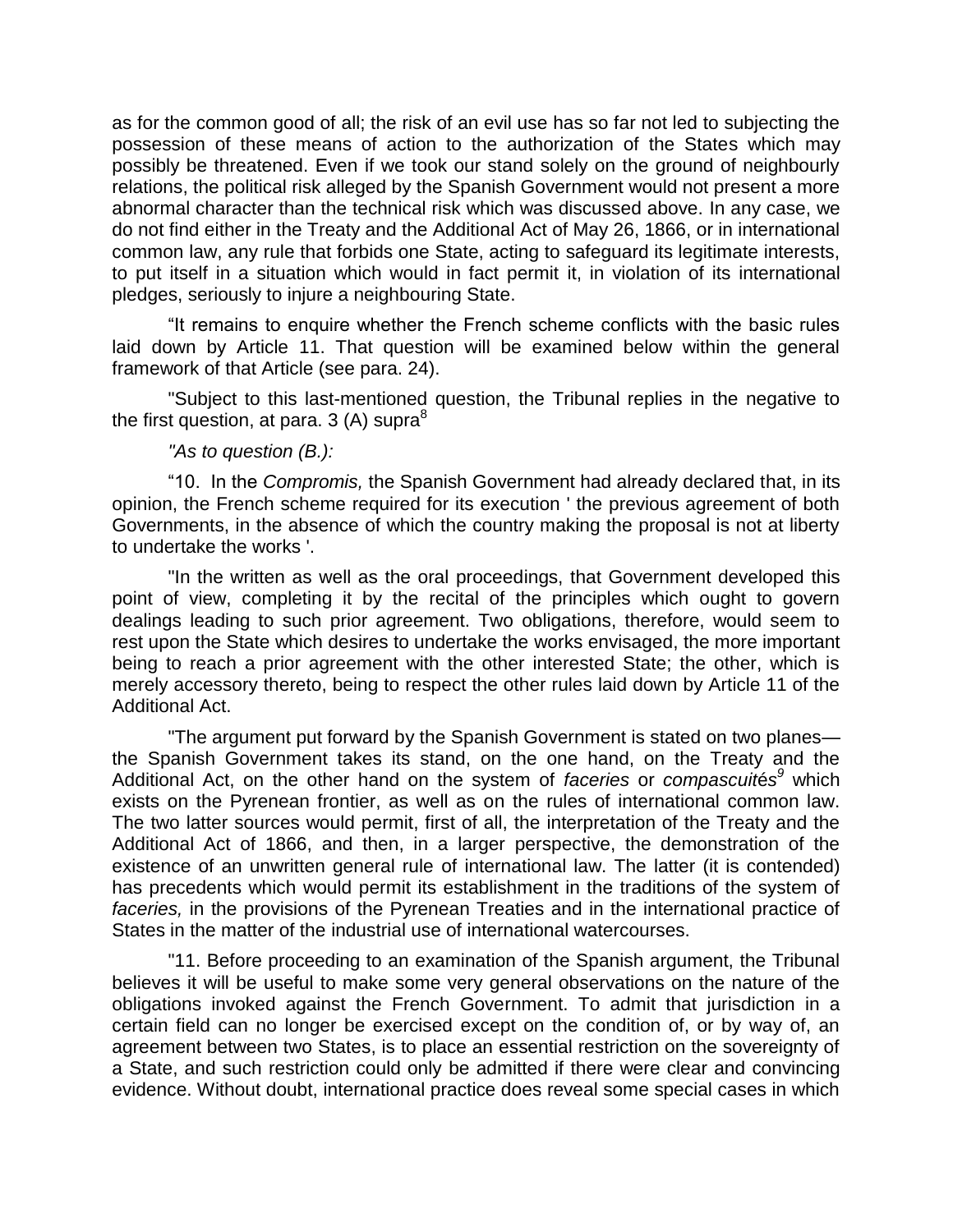this hypothesis has become reality; thus, sometimes two States exercise conjointly jurisdiction over certain territories (joint ownership, *co-imperixm,* or *condominium);*  likewise, in certain international arrangements, the representatives of States exercise conjointly a certain jurisdiction in the name of those States or in the name of organizations. But these cases are exceptional, and international judicial decisions are slow to recognize their existence, especially when they impair the territorial sovereignty of a State, as would be the case in the present matter.

"In effect, in order to appreciate in its essence the necessity for prior agreement, one must envisage the hypothesis in which the interested States cannot reach agreement. In such case, it must be admitted that the State which is normally competent has lost its right to act alone as a result of the unconditional and arbitrary opposition of another State. This amounts to admitting a 'right of assent', a 'right of veto', which at the discretion of one State paralyses the exercise of the territorial jurisdiction of another.

"That is why international practice prefers to resort to less extreme solutions by confining itself to obliging the States to seek, by preliminary negotiations, terms for an agreement, without subordinating the exercise of their competences to the conclusion of such an agreement. Thus, one speaks, although often inaccurately, of the obligation of negotiating an agreement'. In reality, the engagements thus undertaken by States take very diverse forms and have a scope which varies according to the manner in which the) are defined and according to the procedures intended for their execution; but the reality of the obligations thus undertaken is incontestable and sanctions can be applied in the event, for example, of an unjustified breaking off of the discussions, abnormal delay, disregard of the agreed procedures, systematic refusals to take into consideration adverse proposals or interests, and, more generally-, in cases of violation of the rules of good faith (*Tacna-Arica Arbitration: Reports of International Arbitral Awards*, vol. II, pp. 921 *et seq*.;<sup>10</sup> *Case of Railway Traffic between Lithuania and Poland: P.C.I.J.*, Series A/B, No. 42, pp. 108 *et seq*<sup>11</sup>).

"In the light of these general observations, and in relation to the present case, we will now examine in turn whether a prior agreement is necessary and whether the other rules laid down by Article II of the Additional Act have been observed.

## "A. *The necessity for a prior agreement.*

"12. First, to enquire whether the argument that the execution of the French scheme is subject to the prior agreement of the Spanish Government is justified in relation to the system of *compascuit*é*s* or *aceries* or in relation to international common law; the collected evidence would permit, if necessary, the interpretation of the Treaty and the Additional Act of I866, or rather, according to the wider formula given in the Spanish argument, to affirm the existence of a general principle of law, or of a custom, the recognition of which, *inter alia, is* embodied in the Treaty and the Additional Act of 1866 (Spanish Memorial, p. 81).

The Spanish Government has endeavoured to demonstrate that the demarcation line at the Pyrenean boundary constitutes a zone organized in conformity with a special law, customary in nature, incorporated in international law by the Boundary Treaties which have recognized it, rather than being a limitation on the sovereign rights of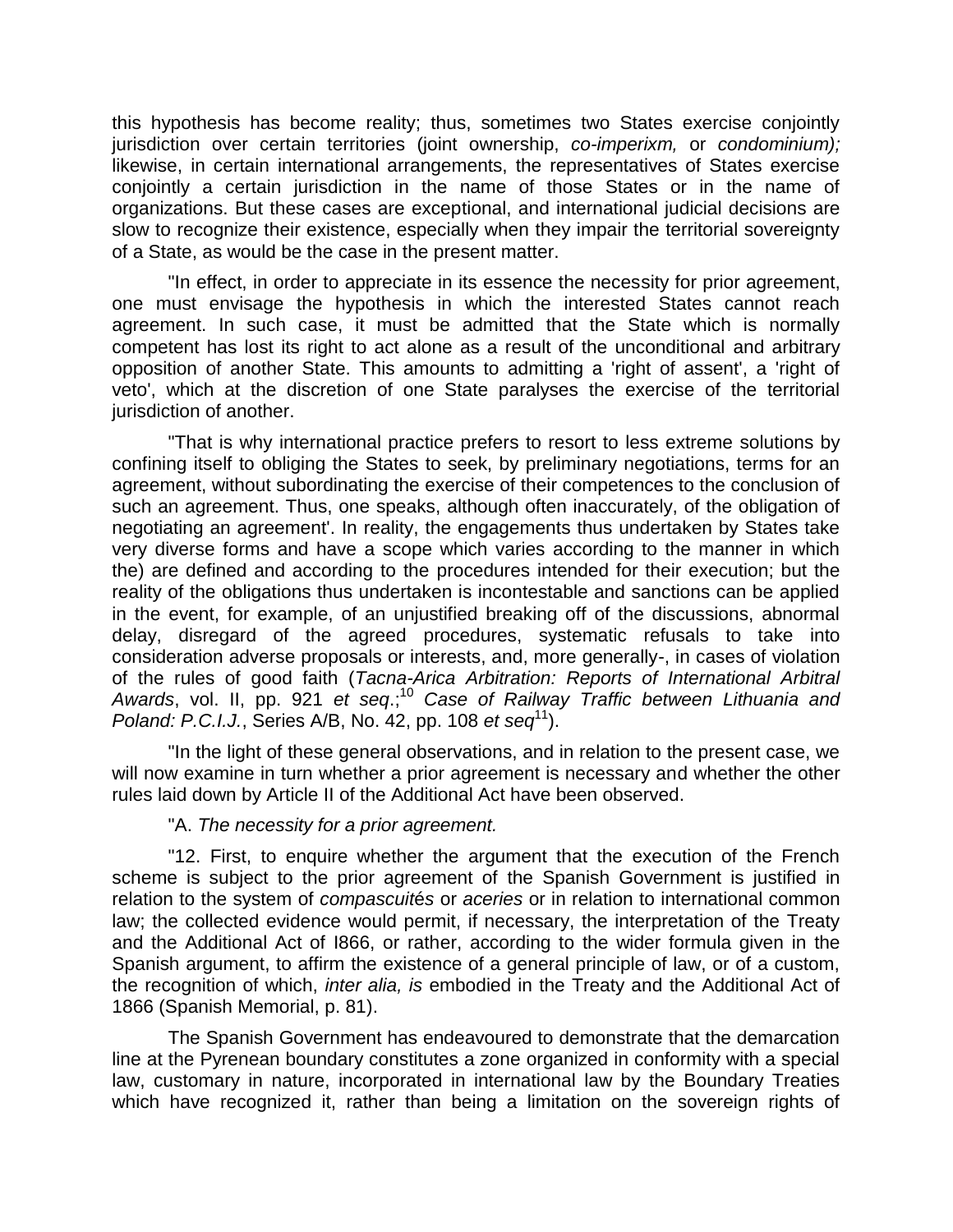bordering States' (Spanish Memorial, p. 55). The most characteristic manifestation of this customary law would be the existence of *compascuit*é*s or faceries (Oral* Pleadings, fourth session, p. 169 which are themselves the remnant of a more extensive communal system which, in the Pyrenean valleys, was founded on the rule that matters of common interest must be regulated by agreements that have been freely debated.

"In effect, the French project does not impair at all the rights of pasturage on French territory guaranteed by the treaties for the benefit of certain Spanish communes. It appears in particular, according to the replies of the Parties to a question put by the Tribunal, that the pasturage rights that the Spanish Commune of Llivia possesses on French territory in no way touch the waters of Lake Lanoux or of the Carol. The Spanish Government invokes also the system of *compascuit*é*s* or rather that of the Pyrenean communal rights which have now disappeared, and of which the *compascuit*é*s* are the last trace, to retain essentially the spirit of this system, based on understanding, on respect for common interests and on a search for compromise by agreements freely negotiated and concluded. In this sense, it is indeed correct that the characteristics peculiar to the Pyrenean border induce the bordering States to be guided, more than for any other boundary, by a spirit of co-operation and of understanding indispensable to the solution of the difficulties which may be born of boundary relations, particularly in mountainous countries.

"But one cannot take the matter any further; it is impossible to extend the system of *compascuit*é*s* beyond the limits assigned to them by the treaties, or to deduce therefrom a notion of generalized ' communal rights ' [*communauté*] which would have a legal content of some sort. As for recourse to the notion of the ' boundary zone ', it cannot, by the use of a doctrinal vocabulary, add an obligation to those sanctioned by positive law.

"13. The Spanish Government endeavoured to establish similarly the content of current positive international law. Certain principles which it demonstrates are, assuming the demonstration to be accepted, of no interest for the problem now under examination Thus, if it is admitted that there is a principle which prohibits the upstream State from altering the waters of a river in such a fashion as seriously to prejudice the downstream State, such a principle would have no application to the present case, because it has been admitted by the Tribunal, in connection with the first question examined above, that the French scheme will not alter the waters of the Carol. In fact, ,States are today perfectly conscious of the importance of the conflicting interests brought into play by the industrial use of international rivers, and of the necessity to reconcile them by mutual concessions. The only way to arrive at such compromises of interests is to conclude agreements on an increasingly comprehensive basis. International practice reflects the conviction that States ought to strive to conclude such agreements: there would thus appear to be an obligation to accept in good faith all communications and contracts which could, by a broad comparison of interests and by reciprocal good will, provide States with the best conditions for concluding agreements. This point will be referred to again later on, when enquiring what obligations rest on France and Spain in connection with the contracts and the communications preceding the putting in hand of a scheme such as that relating to Lake Lanoux.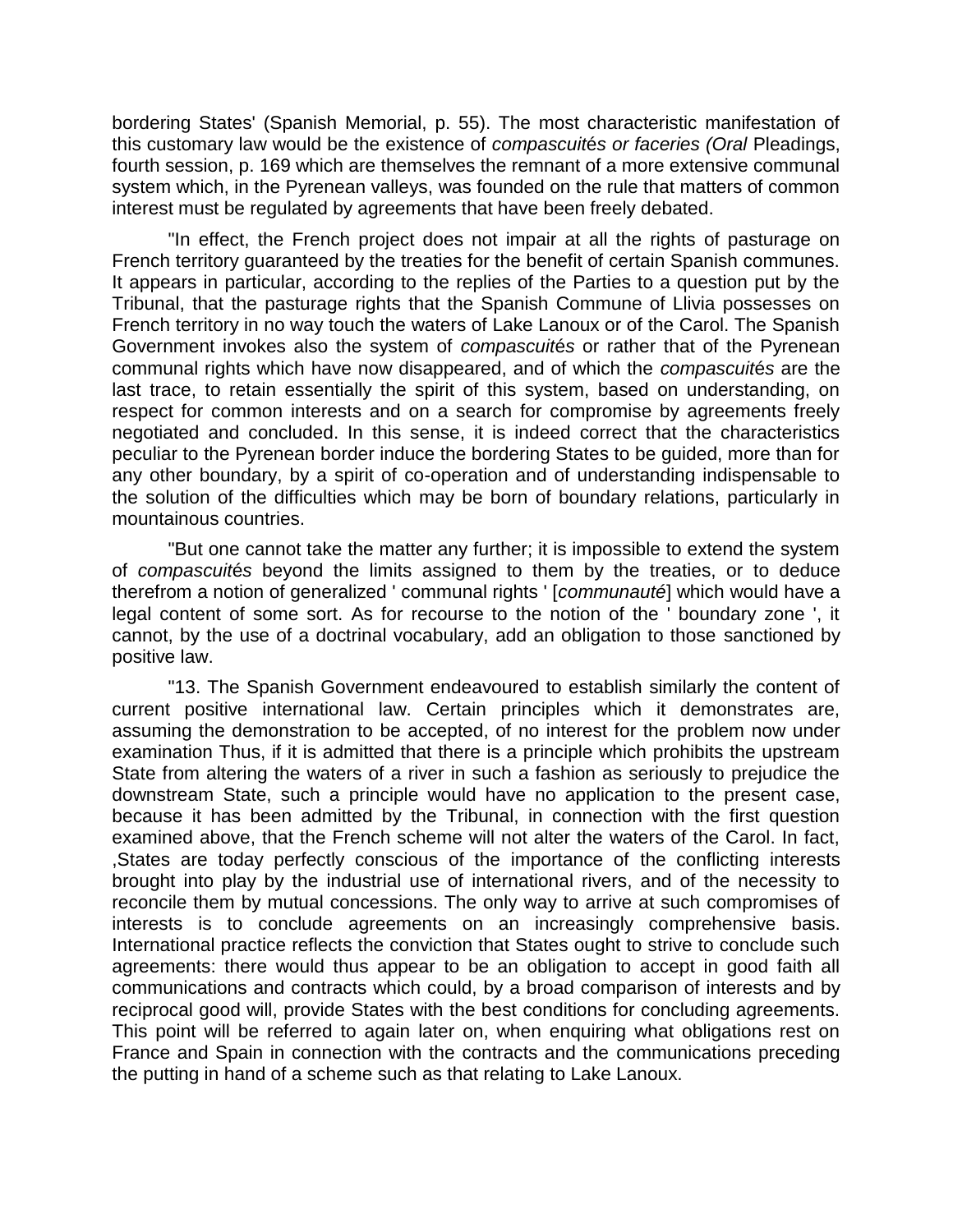"But international practice does not so far permit more than the following conclusion: the rule that States may utilize the hydraulic power of international watercourses only on condition of a *prior* agreement between the interested States cannot be established as a custom, even less as a general principle of law. The history of the formulation of the multilateral Convention signed at Geneva on December 9, 1923, relative to the Development of Hydraulic Power Affecting More than One State,<sup>12</sup> is very characteristic in this connection. The initial project was based on the obligatory and paramount character of agreements whose purpose was to harness the hydraulic forces of international watercourses. But this formulation was rejected, and the Convention, in its final form, provides (Article 1) that

' [The present Convention] in no way alters the freedom of each State, within the framework of international law, to carry out on its territory all operations for the development of hydraulic power which it desires '; there is provided only an obligation upon the interested signatory States to join in a common study of a development programme; the execution of this programme is obligatory only for those States which have formally subscribed to it.

"Customary international law, like the traditional Law of the Pyrenees, does not supply evidence of a kind to orient the interpretation of the Treaty and of the Additional Act of 1866 in the direction of favouring the necessity for prior agreement; even less does it permit us to conclude that there exists a general principle of law or a custom to this effect.

"14. As between Spain and France, the existence of a rule requiring prior agreement for the development of the water resources of an international watercourse can therefore result only from a Treaty. From this point of view, first the Treaty and the Additional Act of 1866 and then the Agreement of 1949 will be examined. The latter was the subject of copious argument; it can be included among the number of those ' modifications agreed upon between the two Governments' mentioned in Article 8 of the Additional Agreement of May 26, 1866; and for that reason the Tribunal is competent to examine it.

"(a) *The Treaty and the Additional Act of* 1866.—15. The basic argument of the Spanish Government, put forward from the time of *the-Compromis* onward, is that the execution of the French scheme is subject to the necessity of a prior agreement because it touches the common general interests of the two countries.

"According to one argument, the waters are subject to a regime of *indivision* [joint ownership] or, rather, *communaut*é*.* In its strict meaning, this argument clearly contradicts the provisions of Article 8 of the Additional Act; it was not maintained by the Spanish Government. But the latter distinguished between community of property and community of use and made reference to a community of use based on the sub-heading covering Articles 8 to 21 in the Additional Act: ' Control and enjoyment of waters of common usage between the two countries' *(cf.* Spanish Counter Memorial, p. 42; Oral Pleadings, 4th session, p. 28).

"In regard to running waters, it is difficult to make a very great distinction between a communal right of property and a communal right of usage, both of which are in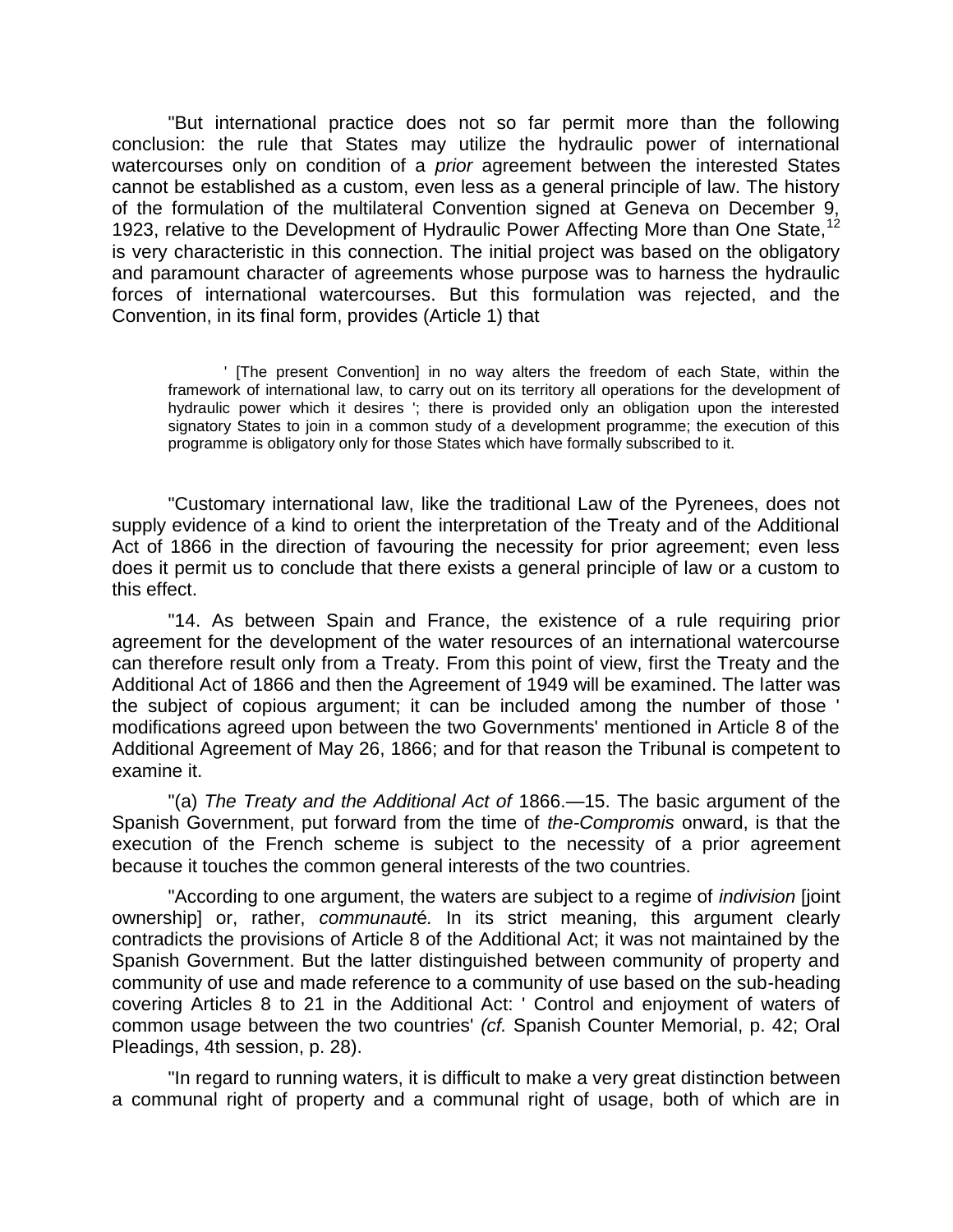perpetuity. But above all, expressions used in a heading cannot in themselves embrace consequences contrary to the principles formally established by the articles grouped under that heading. Now, the water system which results from the Additional Act is not in general favourable to *indivision* or communal rights, even of usage; it sets out precise rules for a division of waters; few international watercourses are subjected to such detailed rules as are those of the Pyrenees; the object of these provisions is to divide and separate the rights so as to avoid the difficulties of the systems of *indivision,*  difficulties to which the Pyrenean Treaties openly call attention in their preamble (Treaty of April 14, 1862), and even in their text (Article 13 of the Treaty of December 2, 1856).

"16. A second argument to establish the necessity for a prior agreement could be drawn from the text of Article 11 of the Additional-Act *(cf.* Spanish Memorial, p. 48). If Article 11 explicitly sets forth only an obligation to furnish information, ' the necessity for prior agreement . . . results implicitly from this obligation to give information which was considered above; this obligation cannot disappear by itself since its object is the protection of the interests of the other Party.' In the opinion of the Tribunal, this reasoning lacks a logical basis. If the contracting Parties had wished to establish the necessity for a prior agreement, they would not have confined themselves to mentioning in Article 11 only the obligation to give notice. The necessity for prior notice from State A to State B is implicit if A is unable to undertake the work envisaged without the agreement of B; it would, then, not have been necessary to mention the obligation of notice to B. if the necessity for a prior agreement with B had been established. In any case, the obligation to give r4et~ce does not include the obligation, which is much more extensive, to obtain the agreement of the State that has been notified; the purpose of the notice may be completely different from that of agreeing to allow B to exercise the right of veto; it may be quite simply (and Article 11 of the Additional Act states this) to allow B to safeguard, on the one hand, at the proper time, the rights of its riparian owners to compensation, and on the other hand, so far as is possible, its general interests. This is so true that, incidentally, and without abandoning on that account its main thesis, the Spanish Counter Memorial (at p. 52) admits that according to Article 11 ' these works or new concessions may not alter the system or flow of a watercourse except to the extent to which the reconciliation of the interests compromised would be impossible.'

"The method of reasoning apparent in the development of the Spanish thesis calls for a more general observation. The necessity for a prior agreement would derive from all the circumstances in which the two Governments are led to reach agreement; this would be the case in matters concerning the compensation provided for by Article g of the Additional Act, and in the matter of the French proposals which, on account of the interplay of the guarantees which they provide, would presuppose an agreement with the Spanish Government. This reasoning is in contradiction with the most general principles of international law. It is for each State to evaluate in a reasonable manner and in good faith the situations and the rules which will involve it in controversies; its evaluation may be in contradiction with that of another State; in that case, should a dispute arise the Parties normally seek to resolve it by negotiation or, alternatively, by submitting to the authority of a third party; but one of them is never obliged to suspend the exercise of its jurisdiction because of the dispute except when it assumes an obligation to do so; by exercising its jurisdiction it takes the risk of seeing its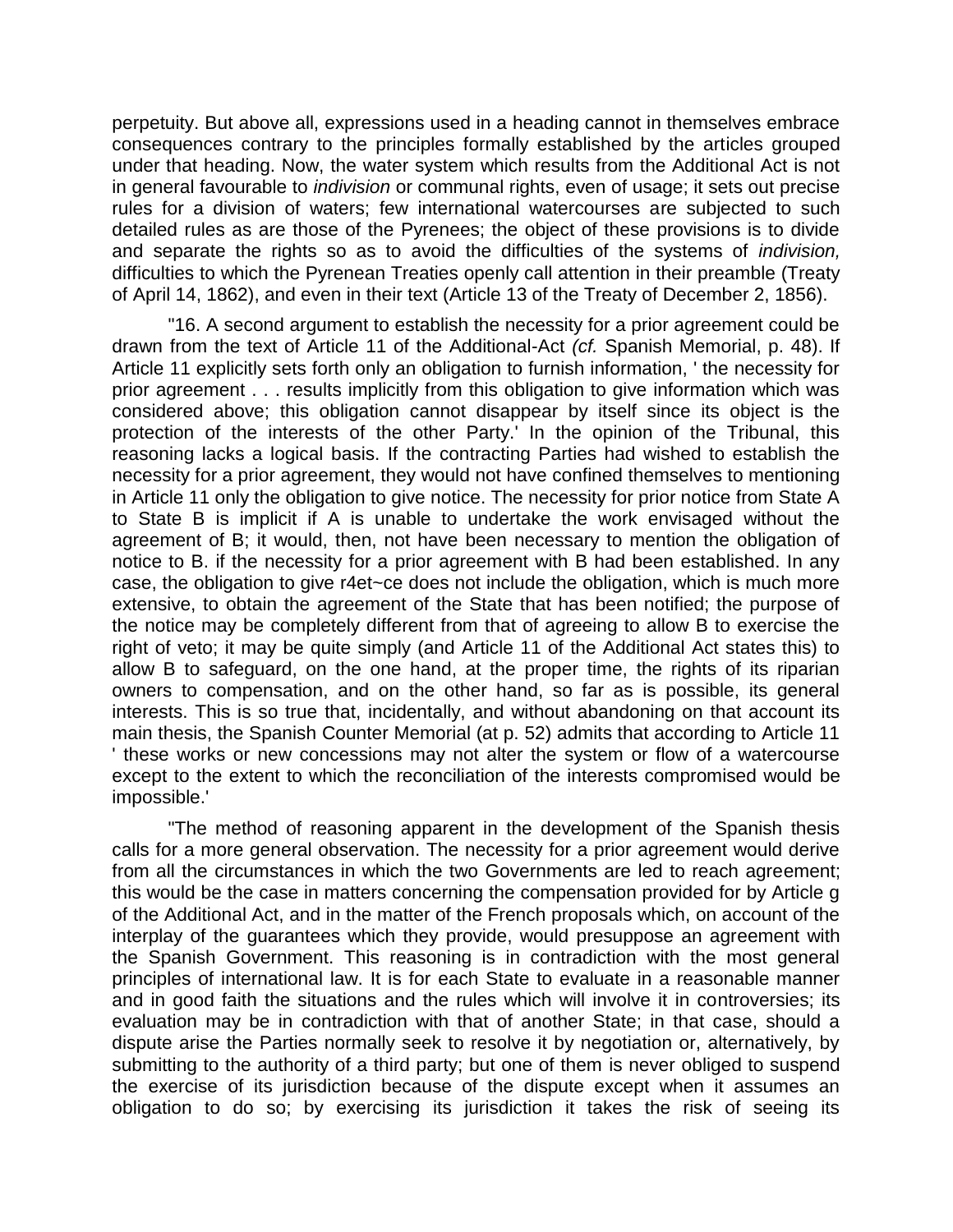international responsibility called into question, if it is established that it did not act within the limits of its rights. The commencement of arbitral proceedings in the present case illustrates perfectly these rules in the functioning of the obligations subscribed to by Spain and France in the Arbitration Treaty of July 10, 1929.

"Pushed to the extreme, the Spanish thesis would imply either the general paralysis of the exercise of State jurisdiction whenever there is a dispute, or the submission of all disputes, of whatever nature, to the authority of a third party; international practice does not support either the one or the other of these consequences.

"17. The last textual argument relied upon by the Spanish Government relates to Articles 15 and 16 of the Additional Act, which (it is said) establishes the obligation to reach a prior agreement. Their exact scope raised considerable controversy: the French text of Article 16 relates to a '"*droit de réglementation des intéréts généraux et interpretation ou modification de leurs réglements';* the Spanish text, which is wider, refers to matters of common accord ('*asuntos de conveniencia general').*

"In the opinion of the Tribunal, even giving that provision its widest connotation and combining, as in the Spanish argument, Article 15 and Article 16, no more can be drawn from it than the following conclusion: it lays down a procedure of consultation which defines the extent to which the local authorities are called upon to resolve certain disputes or to harmonise the exercise of their powers. In case of difficulty, the superior administrative level must take over, and finally, in the terms of Article 16, ' the dispute shall be submitted to the two Governments '. It results from what has been said above that it is impossible to deduce from that formula the need for prior agreement. If the Spanish argument were correct, it would have to be admitted that, in a zone which would vary from case to case according to the general interests involved, the exercise of the powers of the two States would be suspended by the necessity for a prior agreement. Practice shows no trace of such an obligation.

"The examination of Articles 15 and 16 of the Additional Act leads therefore to a negative conclusion as regards the obligation to enter into a prior agreement. Positively, one can but admit that there does exist a duty of consultation and of bringing into harmony the respective actions of the two States when general interests are involved in matters concerning waters. On this point, the fairly extensive principles of Article 16 are worthy of being borne in mind when the obligations of the two Parties resulting from Article 11 of the Additional Act are examined later.

"18. The Parties have attempted to determine the meaning of the Treaty and of the Additional Act of 1866 by reference to their respective attitudes, notably on the occasion of various projects for developing hydraulic power in the Pyrenees. In support of the necessity for an agreement the Spanish Government invoked a Note of February 29, 1920, from the French Ministry of Foreign Affairs to the Spanish Ambassador in Paris (Annex 13 to the Spanish Memorial)-as well as a *note verbale* dated February 10, 1932, from the French Ambassador at Madrid relating to the diversion of the waters known as Trou de Toro. It is not possible to draw a direct conclusion from this diplomatic correspondence, because it concerns works which comprise for a large part diversion without restoration.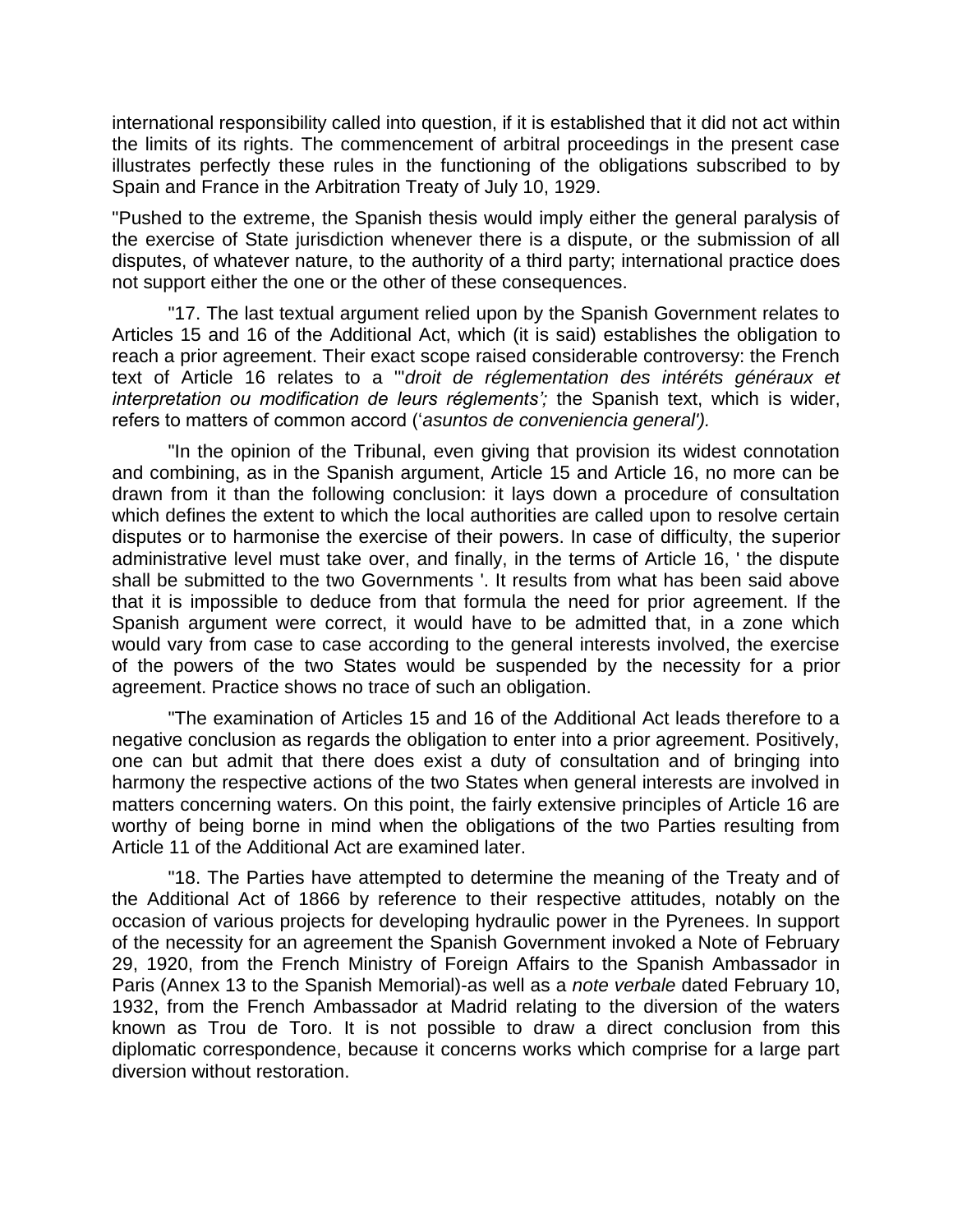"In a more general way, when a question gives rise to long controversies and to diplomatic negotiations which have been several times begun, suspended and resumed, it is appropriate, in order to interpret the meaning of diplomatic documents, to take into account the following principles.

"As has been recognized by international judicial decisions, both by the Permanent Court of Arbitration (in the case of the *North Atlantic Fisheries* (1910)) and by the International Court of Justice (in the *[Anglo-Norwegian] Fisheries Case* (1951)<sup>13</sup> and in the Case Concerning [Rights of] United States Nationals in Morocco (1952)<sup>14</sup>, one must not seize upon isolated expressions or ambiguous attitudes which do not alter the legal positions taken by States. All negotiations tend to take on a global character; they bear at once upon rights—some recognized and some contested—and upon interests; it is normal that when considering adverse interests, a Party does not show intransigence with respect to all of its rights. Only thus can it have some of its own interests taken into consideration.

"Further, in order for negotiations to proceed in a favourable climate, the Parties must consent to suspend the full exercise of their rights during the negotiations. It is normal that they should enter into engagements to this effect. If these engagements were to bind them unconditionally until the conclusion of an agreement, they would, by signing them, lose the very right to negotiate; this cannot be presumed.

"It is important to keep these considerations in mind when drawing legal conclusions from diplomatic correspondence.

"In this case, it is certain that Spain and France have always maintained their essential theses concerning the necessity for prior agreement. As the Spanish Memorial recognizes (p. 35), neither of the two Governments has ever modified the position that it has taken from the beginning. The French Government has in particular restated its own position on several occasions, as shown in the dispatch of May 1, 1922 (Annex 25 of the Spanish Memorial), and in the conversations set forth in a report of the meeting of August 5, 1955, of the Mixed Commission of Engineers (Annex 39 of the Spanish Memorial). The Tribunal . . . has not found in the diplomatic correspondence any elements which involve recognition by France of the Spanish Government's thesis that the execution of works such as those envisaged in the present case is dependent upon a prior agreement between the two Governments.

"(b) *The Agreement of* 1949.X19. But a special place must be given to an Agreement concluded in 1949, to which the Spanish case attaches considerable importance.

"At the time of the meeting of the session of January 31February 3, 1949, of the International Commission of the Pyrenees, the question of Lake Lanoux was brought up under the item ' other business' on the agenda, by the French delegation, who proposed the constitution of a mixed Commission of Engineers. The Spanish delegation accepted the constitution of the Commission ' which shall undertake to study the matter and report to the respective Governments, it being understood that the present state of affairs is not to be modified until the Governments shall have decided otherwise by common accord ' (Annex 31 (1) of the Spanish Memorial). On March 13, 1950, the Spanish Government, in a *note verbale* addressed to the French Government,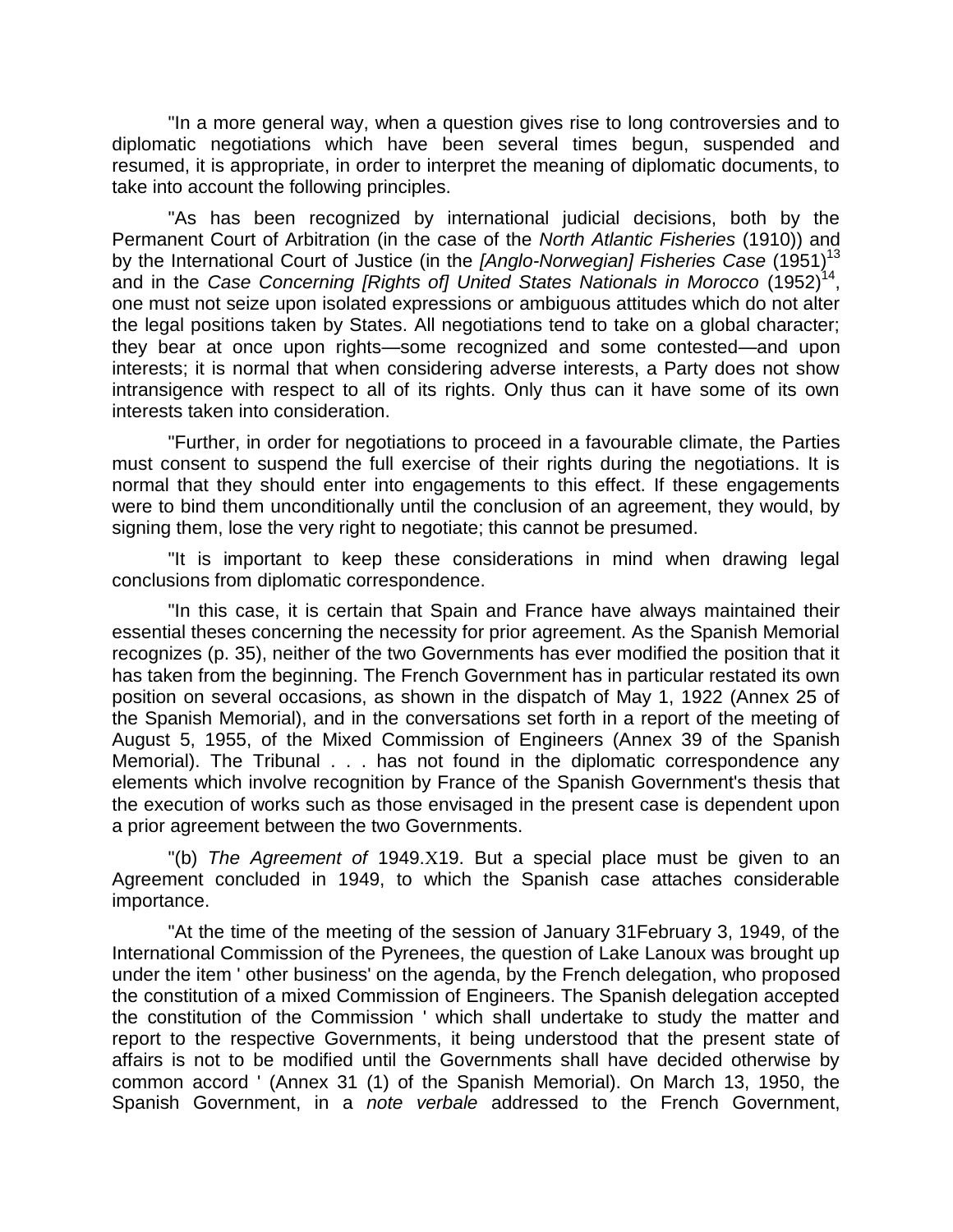suggested that the installation at Lake Lanoux of water-measuring apparatus constituted a breach of the Agreement. Then France drew up another scheme which would ensure a partial restoration of the water, which was notified in accordance with Article 11 of the Additional Act of May 26, 1866. In response to a *demarche* by the Spanish Embassy at Paris, the French Government by a Note dated June 27, 1953, agreed to the meeting of the Mixed Commission of Engineers envisaged at the meeting of the International Commission for the Pyrenees in 1949. Furthermore, the Note stated:

'Although the Additional Act of Bayonne of May 26, 1866, which governs the matter, in particular by Article 11 thereof, does not provide that works which might affect the water system shall be suspended on the request of the other Party, the Minister for Foreign Affairs most willingly gives the Spanish Embassy the assurance that nothing has been or is about to be undertaken in regard to Lake Lanoux.' (Annex 37 of the Spanish Memorial.)

"In 1954, the Prefect of the Department of Pyrénées Orientales, acting on the instructions of his Government, brought to the notice of the Governor of Gerona that an essential modification had been effected to the French scheme, which now provided for the restoration of the diverted water, and he added that therefore ' as the present state of affairs is not being modified, the obligations undertaken at the time of the meeting of the International Commission for the Pyrenees at Madrid in February 1949 are being observed.' (Annex 8 of the French Memorial). To a Spanish Note of April 9, 1954, the French Ministry of Foreign Affairs replied by a *note verbale* of July 18,1954 (Annex g of the French Memorial). It stated that ' contrary to what the Spanish Embassy asserts in the penultimate paragraph of its Note of April 9, 1954, the Ministry of Foreign Affairs did not, in its Note of June 27, 1953, give an assurance " that such works would not be commenced before the meeting of the Mixed Commission of Engineers " but, more precisely, that nothing had been or was about to be undertaken in regard to Lake Lanoux, without making the commencement of the works subject to the results of the labours of the Commission.' Moreover, the Note adds that the Spanish riparian owners of the Carol were not to suffer any damage: ' Article 11 of the Additional Act cannot be invoked by either party and the French authorities are in no way bound to make the commencement of the work wait upon the meeting of the Mixed Commission arranged at the International Commission for the Pyrenees in 1949.' The Mixed Commission of Engineers met at Perpignan on August 5, 1955, and reached no result. In reply to a Spanish *note verbale* of August 19, 1955 (Annex 40 of the Spanish Memorial), which on the basis of previous obligations denied that the French Government had the right to execute the projected works, the latter Government on October 3, 1955, renewed its assurance to the Spanish authorities ' that no work has been or will be undertaken which might modify the water system on the Spanish slopes  $\sim$ 4 of the Pyrenees before the Commission for the Pyrenees meets at Paris on November 3 next. Certain ancillary works which had been begun have been suspended.' (Annex 41 of the Spanish Memorial.) With the meeting of the International Commission for the Pyrenees the negotiations were to take another course; the two delegations recorded their disagreement on important points of law, but it was decided that a new Commission, the Special Mixed Commission, was to meet at Madrid on December 12,1955, in order ' to draw up a scheme for the utilization of the waters of Lake Lanoux ' (Annex 12 of the French Memorial). At the same time, the French delegation made it clear that ' if, within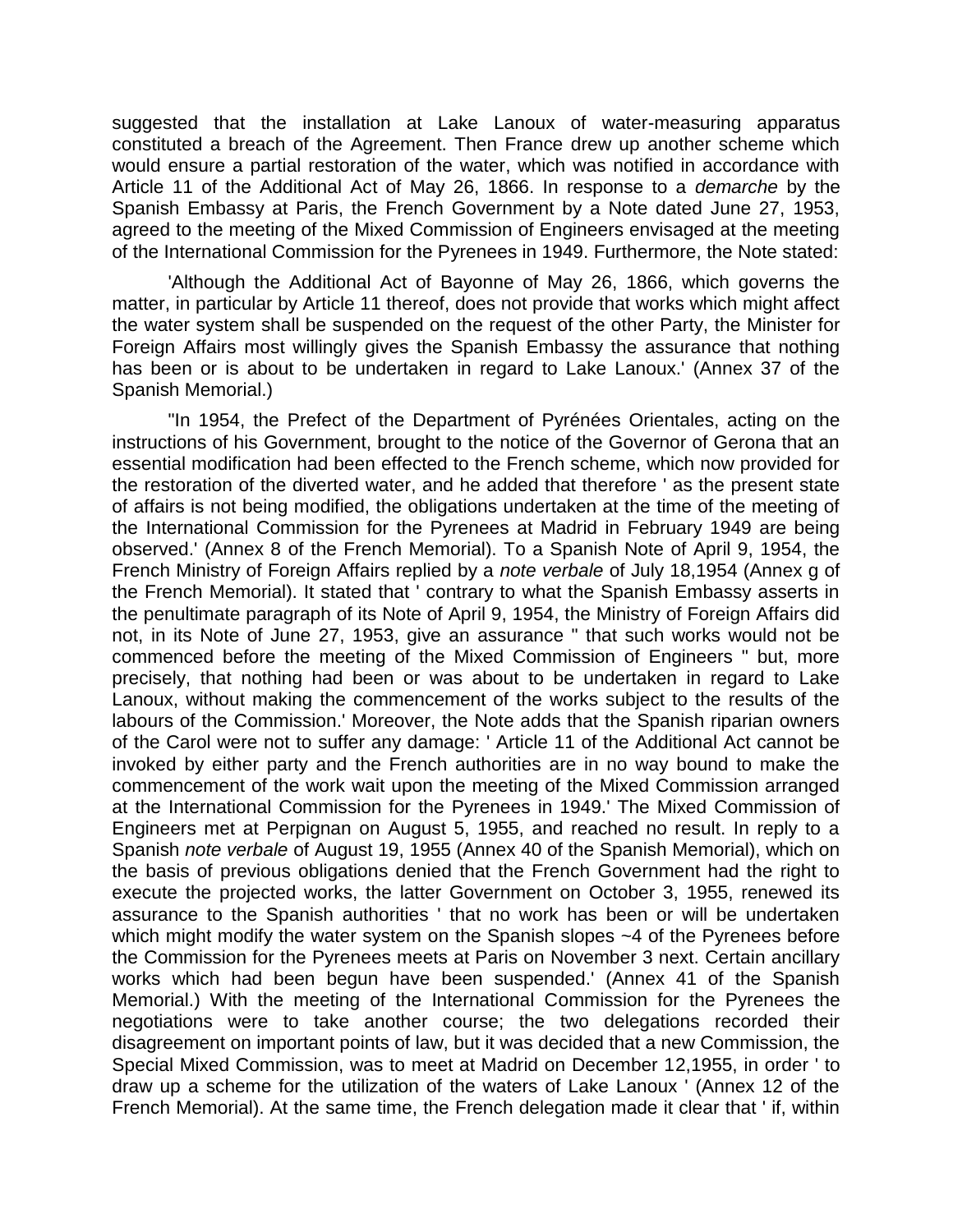three months from today, the Commission whose meeting is provided for in the *proc*è*sverbal* has not reached a conclusion, the French authorities will resume their freedom of action within the limits of their rights '. The Special Mixed Commission held its first meeting at Madrid on December 12, 1955, and a second meeting at Paris on March 2, 1956, without arriving at any result and without any new obligations being undertaken.

"Examination of the diplomatic correspondence shows then that three distinct obligations (before the arbitration proceedings) were undertaken by the French Government. The two last, that of October 3, 1955, and that of November 14, 1955, were for a limited duration; that of 1949 did not mention any period of duration—that is why it has a special importance in the Spanish argument.

"20. One point alone is not contested: the obligation had a valid existence; but the Parties are in accord neither as to its duration nor as to its scope.

"It is not to be doubted that each of the Parties understands that obligation in the light of its own interpretation of the Treaty and of the Additional Act of 1866. France was able to form the view that, as Spain did not have the right to approve or disapprove, and seeing that she could regard the proposed works as conforming with the basic rules of the Treaties, she was not bound to suspend the execution of the works; from that point of view, the agreement of 1949 was a measure which w as preparatory to negotiations and which had no meaning except in its concrete framework. This position had been taken up in 1922 by France, who in a Note dated January 5, 1922 (Annex 21 of the Spanish Memorial), asserted that the constitution of a survey commission could not in any event prejudice the Treaty of May 26, 1866. Spain, on the other hand, was able to form the view that, in any circumstances, France was bound not to carry out any work without her consent and that, in consequence, the agreement of 1949, far from giving rise to a new obligation, did no more than confirm a pre-existing general obligation. This difference of viewpoint also explains why the Parties differed as to the extent of their respective liabilities. It appears that the French Government. considered sometimes that it was only bound to ensure for the Carol a course and a flow equivalent to its natural course and flow, sometimes that it was only bound not to divert the waters. Spa-in, on the contrary, all along took the view that France must not undertake any work which, whether closely or remotely, had a direct or indirect connection with the development project.

"The good faith of both Parties being absolutely unchallenged, it falls to the Tribunal to make an objective search for the full significance of the obligation; it is not necessary in fact that it should determine the scope thereof; it will suffice to establish its duration.

In view Of the circumstances surrounding its conclusion, it is normal to place this agreement within the framework of diplomatic negotiations. It was brought about by an act of the International Commission of the Pyrenees, which possesses no power of its own to decide questions which are submitted to it, and whose competence is limited to making studies and giving information. The agreement contained not only the pledge to maintain the present state of affairs, but above all and essentially it established a Mixed Commission of Engineers whose rather vague mandate was to study the question of Lake Lanoux and to submit the result of its labours to the Governments. The pledge to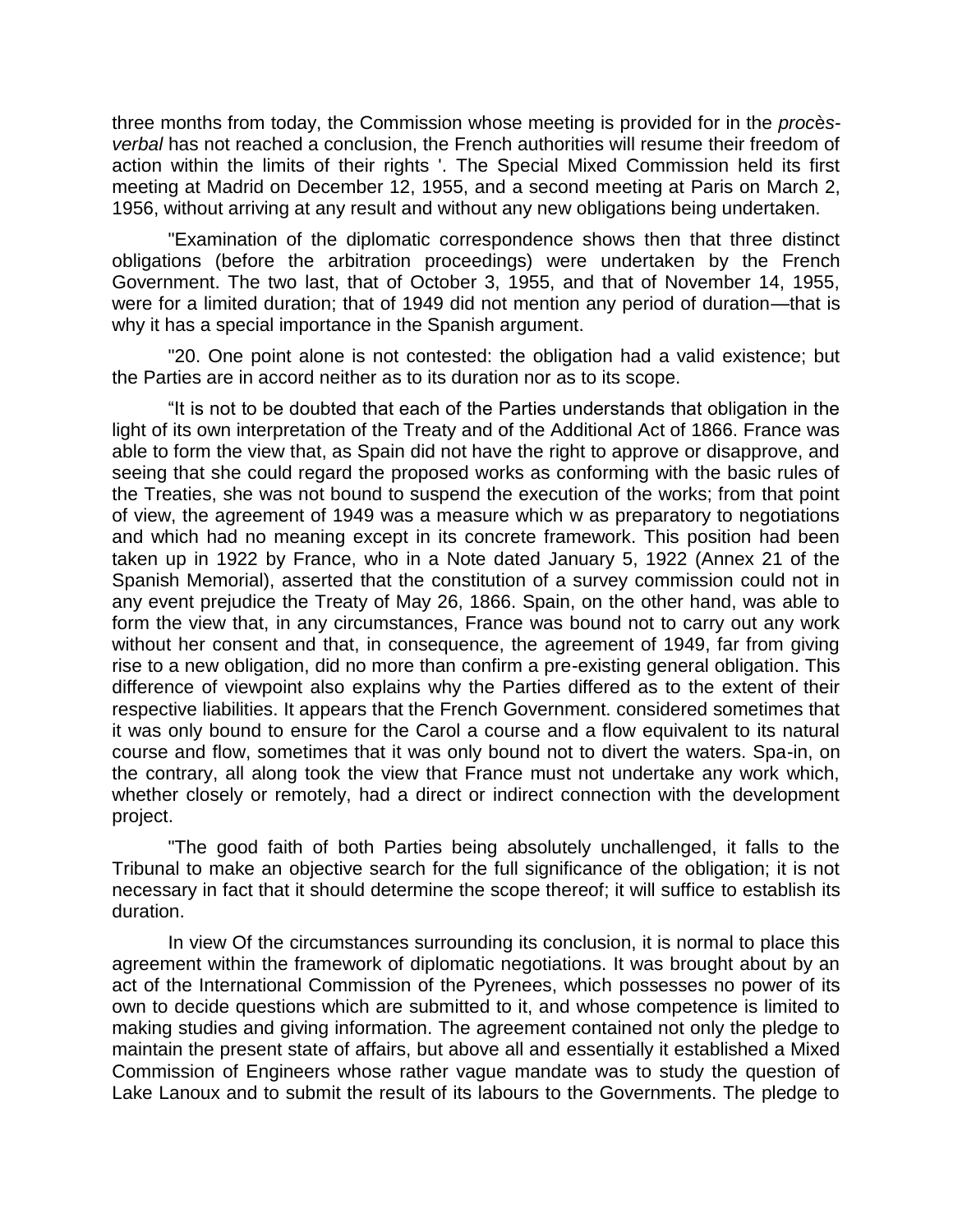maintain the *status quo* therefore appears to be an accessory consequence of the task entrusted to this Commission. The maintenance of the *status quo is* therefore, in some manner, a provisional measure which could last only on condition that the Mixed Commission of Engineers showed some real activity. But this Commission, after its first meeting held at Gerona on August 29 and 30, 1949, became dormant after having done no useful work at all. The engagement entered into by the French Government came to a normal end at the moment when, faced with this default, it had recourse to a procedure, provided for by treaty, for submitting to Spain a new scheme which comprised, unlike all the preceding ones, the restitution, at first partial and then total, of the diverted waters. Nevertheless, some doubts may persist, as both the French Note of June 27, 1953, and that of July 18,1954, allude to a mixed Commission of engineers; and this body met at Perpignan on August 5, 1955, to put on record that it was definitely unable to accomplish anything. After this setback, it may be regarded as certain that the Commission disappears as an instrument for study and negotiation and that the obligations connected with its existence disappear with it. The International Commission of the Pyrenees met in November 1955 and set up fresh negotiating machinery, a Special Mixed Commission of new composition of which one of the Governments had fixed the authority at a period of three months. No engagement similar to that of 1949 was entered into. The agreement of 1949, therefore, could not prolong its effect beyond the existence of the Mixed Commission of Engineers, unless it was to be of indefinite duration. But in this last hypothesis it would lose its provisional character; it would subordinate the very right to execute the works to the necessity for an agreement, whereas such an agreement was simply to mark the moment when their execution might be begun.

# *"B. Other obligations owing from Article* 11 *of the Additional Act.*

"21. Article 11 of the Additional Act imposes on the States in which it is proposed to erect works or to grant new concessions likely to change the course or the volume of a successive watercourse a double obligation. One is to give prior notice to the competent authorities of the frontier district; the other is to set up machinery for dealing with compensation claims and safeguards for all interests involved on either side.

"The first obligation does not call for much comment, since its sole object is to permit the carrying out of the second. In any event, the possibility of prejudicing the course or the volume of the water mentioned in Article 11 cannot in any case be left exclusively to the discretion of the State which proposes to execute those works or to grant new concessions; the assertion of the French Government that the projected works can cause no prejudice to the Spanish riparian owners is, despite what has been said in argument (French Memorial, p. 36) not sufficient to relieve that Government from any of the obligations contained in Article 11 (see the *note verbale* of July 18, 1954, from the French Ministry of Foreign Affairs to the Spanish Embassy: Annex g of the French Memorial, p. 100). A State which is liable to suffer repercussions from work undertaken by a neighbouring State is the sole judge of its interests; and if the neighbouring State has not taken the initiative, the other State cannot be denied the right to insist on notification of works or concessions which are the object of a scheme.

"It has not been disputed that France has, in regard to the development of Lake Lanoux, complied with the obligation to give notice.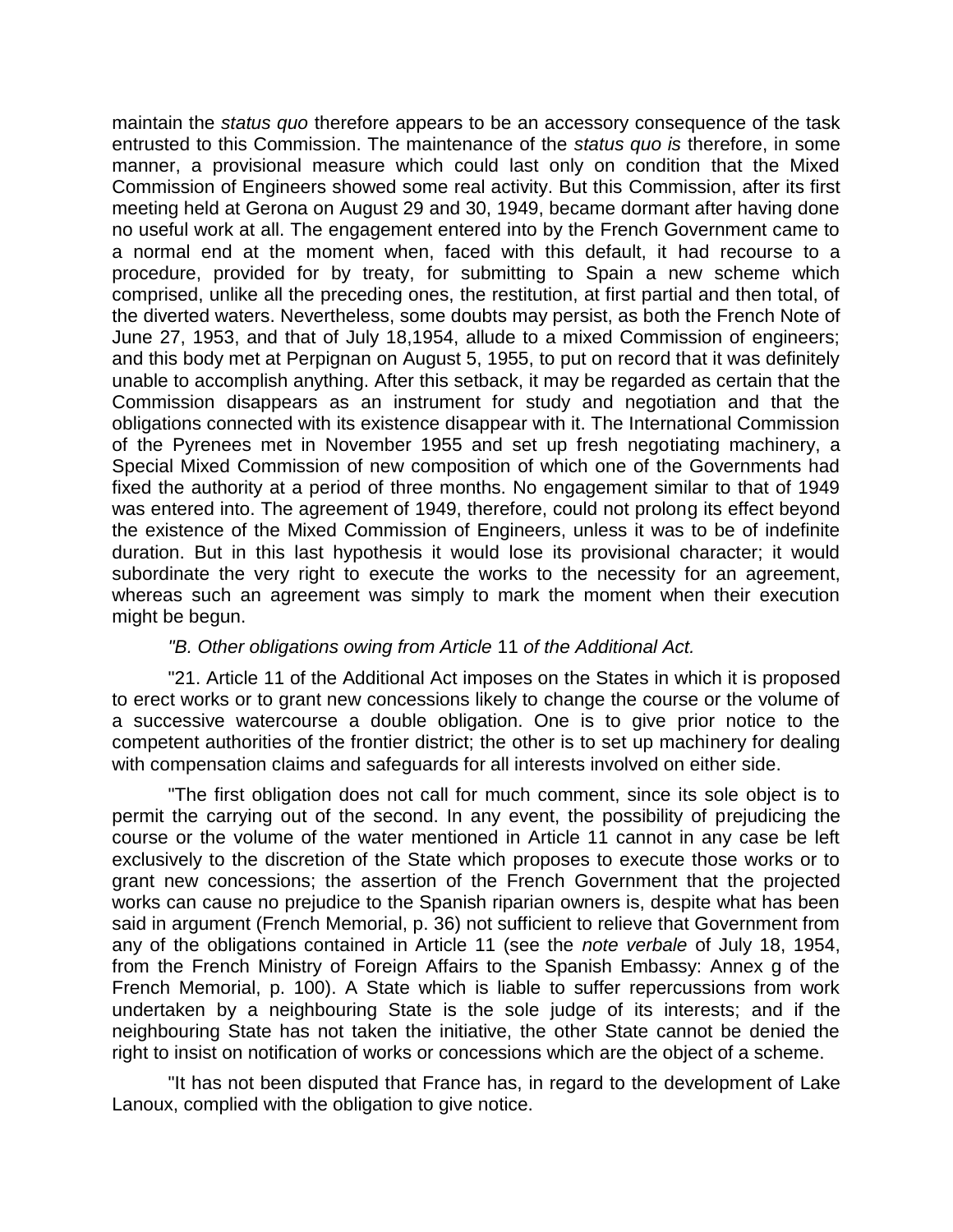"22. The content of the second obligation is more difficult to determine. The ' claims ' mentioned in Article 11 are related to the various rights protected by the Additional Act, but the essential problem is to ascertain how ' all the interests that may be involved on both sides' ought to be safeguarded.

"It must first be determined what are the ' interests' which have to be safeguarded. A strict interpretation of Article 11 would permit the reading that the only interests are those which correspond with a riparian right. However, various considerations which have already been explained by the Tribunal lead to a more liberal interpretation. Account must be taken of all interests, of whatsoever nature, which are liable to be affected by the works undertaken, even if they do not correspond to a right. Only such a solution complies with the terms of Article 16, with the spirit of the Pyrenees Treaties, and with the tendencies which are manifested in instances of hydroelectric development in current international practice.

"The second question is to determine the method by which these interests can be safeguarded. If that method necessarily involves communications, it cannot be confined to purely formal requirements, such as taking note of complaints, protests or representations made by the downstream State. The Tribunal is of the opinion that, according to the rules of good faith, the upstream State is under the obligation to take into consideration the various interests involved, to seek to give them every satisfaction compatible with the pursuit of its own interests, and to show that in this regard it is genuinely concerned to reconcile the interests of the other riparian State with its own.

"It is a delicate matter to establish whether such an obligation has been complied with. But, without substituting itself for the Parties, the Tribunal is in a position to proceed to that decision on the basis of elements furnished by the negotiations.

"23. In the present case, the Spanish Government reproaches the French Government for not having based the development scheme for the waters of Lake Lanoux on a foundation of absolute equality: this is a double reproach. It attacks simultaneously form and substance. As to form, it is said that the French Government has imposed its scheme unilaterally without associating the Spanish Government with it in a common search for an acceptable solution. Substantively, it is alleged that the French scheme does not maintain a just balance between French interests and Spanish interests. The French scheme, in the Spanish view, would serve perfectly French interests, especially those related to the production of electric energy, but would not take into sufficient consideration Spanish interests in connection with irrigation. According to the Spanish Government, the French Government refused to take into consideration schemes which, in the opinion of the Spanish Government, would have involved a very small sacrifice of French interests and great advantages for the Spanish rural economy. Spain bases its arguments on the following facts in particular. In the course of the work of the Special Mixed Commission at Madrid (September 12-17, 1955), the French delegation compared three schemes for the development of Lake Lanoux and remarked on the considerable advantages which the first scheme (which was similar to the final scheme) presented, in its view, over the other two. The Spanish delegation having no special objection in regard to the latter schemes, declared itself ready to accept either of the two. The French delegation did not feel itself able to depart from the execution of scheme No. 1, which was more favourable to French interests and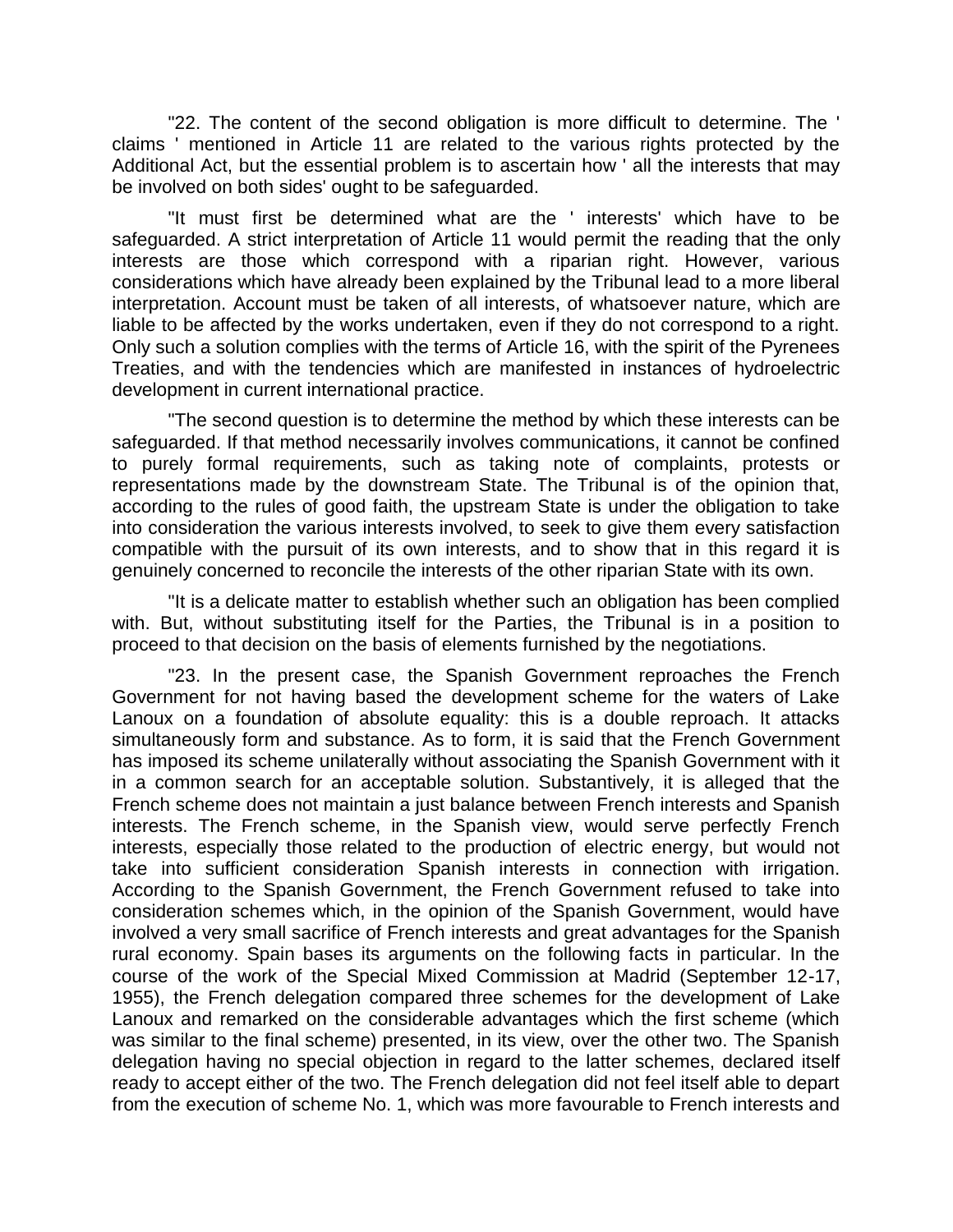was founded, according to the delegation, on French rights (French Memorial, pp. 117 *et seq*., 127)

On a theoretical basis the Spanish argument is unacceptable to the Tribunal, for Spain tends to put rights and simple interests on the same plane. Article 11 of the Additional Act makes this distinction and the two Parties have reproduced it in the basic statement of their contention at the beginning of the *Compromis:*

" ' Considering that in the opinion of the French Government the carrying out of its scheme . . . will not harm any of the rights or interests referred to in the Treaty of Bayonne of May 26, 6 , and in the Additional Act of the same date,

"'considering that, in the opinion of the Spanish Government, the carrying out of that scheme will harm Spanish rights and interests'

"France is entitled to exercise her rights; she cannot ignore Spanish interests.

"Spain is entitled to demand that her rights be respected and that her interests be taken into consideration.

"As a matter of form, the upstream State has, procedurally, a right of initiative; it is not obliged to associate the downstream State in the elaboration of its schemes. If, in the course of discussions, the downstream State submits schemes to it, the upstream State must examine them, but it has the right to give preference to the solution contained in its own scheme provided that it takes into consideration in a reasonable manner the interests of the State.

"24. In the case of Lake Lanoux, France has maintained to the end the solution which consists in diverting the waters of the Carol to the Ariege with full restitution. By making this choice France is only making use of a right; the development works of Lake Lanoux are on French territory, the financing of and responsibility for the enterprise fall upon France, and France alone is the judge of works of public utility which are to be executed on her own territory, save for the provisions of Articles 9 and 10 of the Additional Act, which, however, the French scheme does not infringe.

"On her side, Spain cannot invoke a right to insist on a development of Lake Lanoux based on the needs of Spanish agriculture. In effect, if France were to renounce all of the works envisaged on her territory, Spain could not demand that other works in conformity with her wishes should be carried out. Therefore, she can only urge her interests in order to obtain, within the framework of the scheme decided upon by France, terms which reasonably safeguard them.

"It remains to be established whether this requirement had been fulfilled.

"In whatever fashion one regards the course of dealings covering the period 1917-1954, it is beyond doubt that the French position became very flexible and even transformed. From a promise of compensation but without restoration of diverted water, it passed to a partial restoration; then, in j 9 4, to complete restoration. In 1955, in the proposals which are an integral part of the scheme itself, France added to complete restoration the guarantee of a minimum restoration of 20 million cubic metres; that offer was possible only without the framework of the diversion of water from the Atlantic into the Mediterranean, since, moreover, France was going to ensure the complete restoration of the waters of the Carol. In 1956, at the time of the second meeting of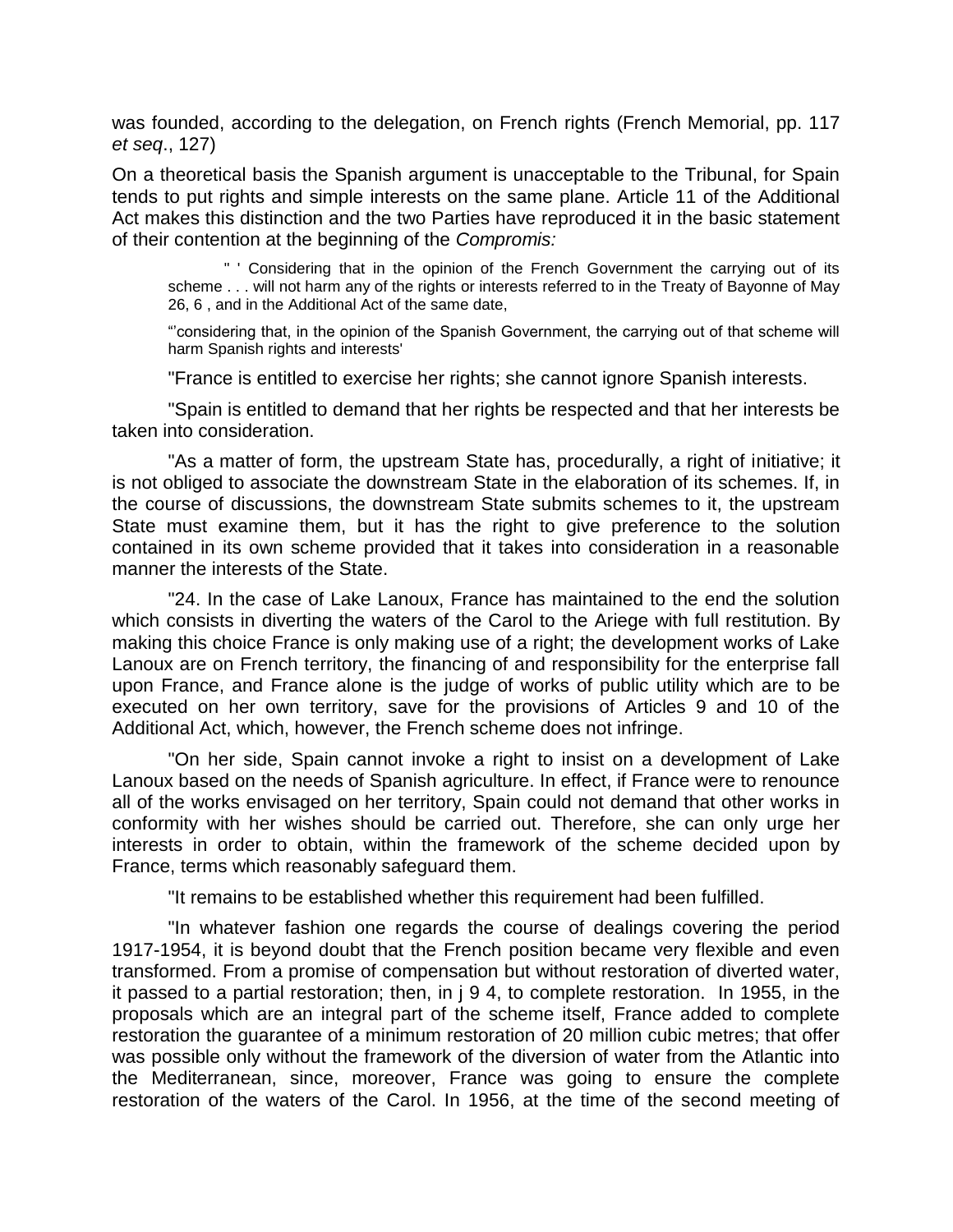experts, in March, France made two new proposals to Spain. The restoring of the water by the French, instead of following the rhythm of the natural feeding of Lake Lanoux, would be modified according to the needs of Spanish agriculture; during the irrigation period, all the water would be diverted into the Carol while during the winter period, on the other hand, France would reduce the flow so as to ensure over the year an equality of water diverted and restored (a system known as ' running account of water'). On the other hand, an inter-annual reserve would permit Spain to draw from a supplementary source in an exceptionally dry year (Annex 11 of the French Memorial, p. 147). On March 5, 1956, the president of the Spanish delegation replied, according to the *procèsverbal,* as follows:

'"The new proposals formulated by the French delegation cannot be taken into consideration because any solution which pre-supposes the diversion of the waters of Lake Lanoux out of their natural course is unacceptable to Spain. He adds that the attitude of the Spanish delegation does not result from a desire to obtain compensation either by an increase in the volume of water guaranteeing Spanish irrigation or by more electric energy, so that it is quite useless to discuss the volume of water proposed by way of compensation, seeing that there is no agreement on the basic question.' (French Memorial, p. 156.)

"When one examines the question of whether France, either in the course of the dealings or in her proposals, has taken Spanish interests into sufficient consideration, it must be stressed how closely linked together are the obligation to take into consideration, in the course of negotiations, adverse interests and the obligation to give a reasonable place to these interests in the solution finally adopted. A State which has conducted negotiations with understanding and good faith in accordance with Article 11 of the Additional Act is not relieved from giving a reasonable place to adverse interests in the solution it adopts simply because the conversations have been interrupted} even though owing to the intransigence of its partner. Conversely, in determining the manner in which a scheme has taken into consideration the interests involved, the way in which negotiations have developed, the total number of the interests which have been presented, the price which each Party was ready to pay to have those interests safeguarded, are all essential factors in establishing, with regard to the obligations set out in Article 11 of the Additional Act, the merits of that scheme.

"Having regard to all the circumstances of the case, set out above, the Tribunal is of opinion that the French scheme complies with the obligations of Article 11 of the Additional Act.

## "For these reasons:

"The Tribunal decides to reply affirmatively to the question set out in the first Article of the *Compromis.* In carrying out, without prior agreement between the two Governments, works for the utilization of the waters of Lake Lanoux in the conditions mentioned in the Scheme for the Utilization of the Waters of Lake Lanoux notified to the Governor of the Province of Gerona on January 21, 1954, and brought to the notice of the representatives of Spain on the Commission for the Pyrenees at its session held from November 3 to 14, 1955, and according to the proposals submitted by the French delegation to the Special Mixed Commission on December 13, 1955, the French